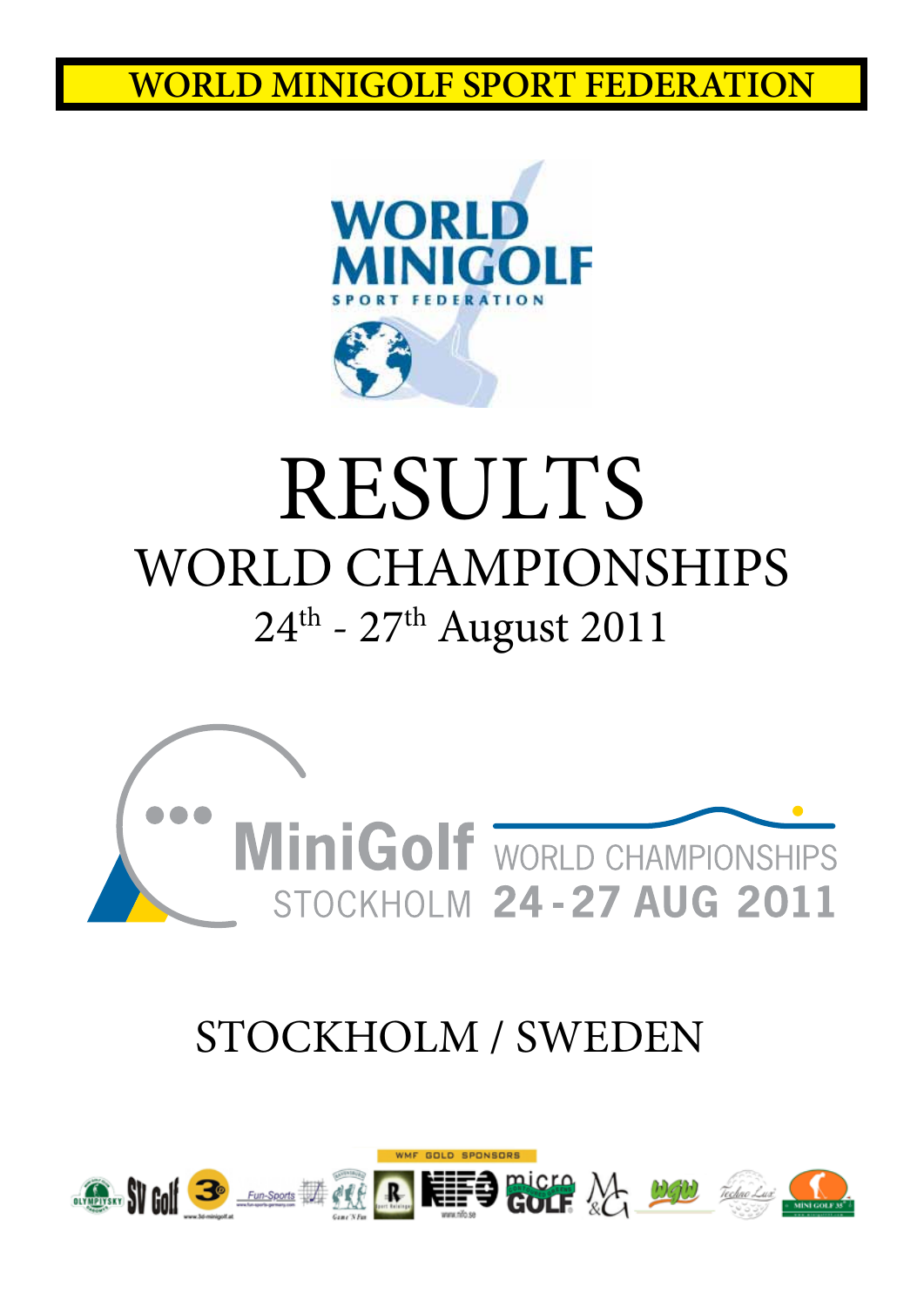| JURY:                             | Pasi Aho, WMF (chairman)<br>Dr. Gerhard Zimmermann, WMF<br>Bengt Svensson, SBGF                                                                                                                                                                                                                                  |
|-----------------------------------|------------------------------------------------------------------------------------------------------------------------------------------------------------------------------------------------------------------------------------------------------------------------------------------------------------------|
| <b>HEAD REFEREE:</b>              | Ari Ahrenberg, Finland                                                                                                                                                                                                                                                                                           |
| <b>REFEREE:</b>                   | Wil van Disseldorp, The Netherlands<br>Ermes Franchini, Italy<br>Pawel Larus, Poland<br>Tuula Mörck, Sweden                                                                                                                                                                                                      |
| PENALTIES:                        | Strokeplay:<br>Admonition, Round 2 Lane 11: Eva Libigerova (CZE), Time<br>Admonition, Round 6 Lane 2: Bianca Oberweg (GER), Time<br>Admonition, Round 7 Lane 17: Kristiana Kirsa (LAT), Misbehaviour                                                                                                             |
|                                   | Matchplay play:<br>Admonition, Round 1 Lane 13: Walter Erlbruch (GER), Time<br>Lost lane, Round 5, Lane 9: Harald Erlbruch (GER), Rules                                                                                                                                                                          |
| <b>SUBSTITUTIONS:</b>             | Ladies:<br>Latvia: out: Madara Kirsa, in: Kristiana Kirsa Round 3 after lane 6.                                                                                                                                                                                                                                  |
|                                   | Men:<br>Russia: out: Stanislav Krylov, in: Viktor Kozlov after Round 3                                                                                                                                                                                                                                           |
| MATCHPLAY:                        | Lanes selected for matchplay championships:<br>Miniaturegolf: 2 (Looping) - 4 (Bridge) - 7 (Sticks) -<br>9 (Straight lane without obstacles) - 10 (Flat Loop) -<br>11 (Double Waves) - 14 (Angle) - 16 (Truncated Cones) -<br>17 (Wedge with target window)<br>Concrete: 1 - 2 - 5 - 12 - 13 - 14 - 15 - 17 - 18 |
| <b>QUALIFICATIONS: Strokeplay</b> | 9 ladies and 16 men with the lowest scores from the qualification<br>rounds were qualified to play round 9 and 10 of the strokeplay.                                                                                                                                                                             |
|                                   | Matchplay<br>16 ladies and 32 men with the lowest scores from the qualification<br>rounds were qualified to play the matchplay.                                                                                                                                                                                  |

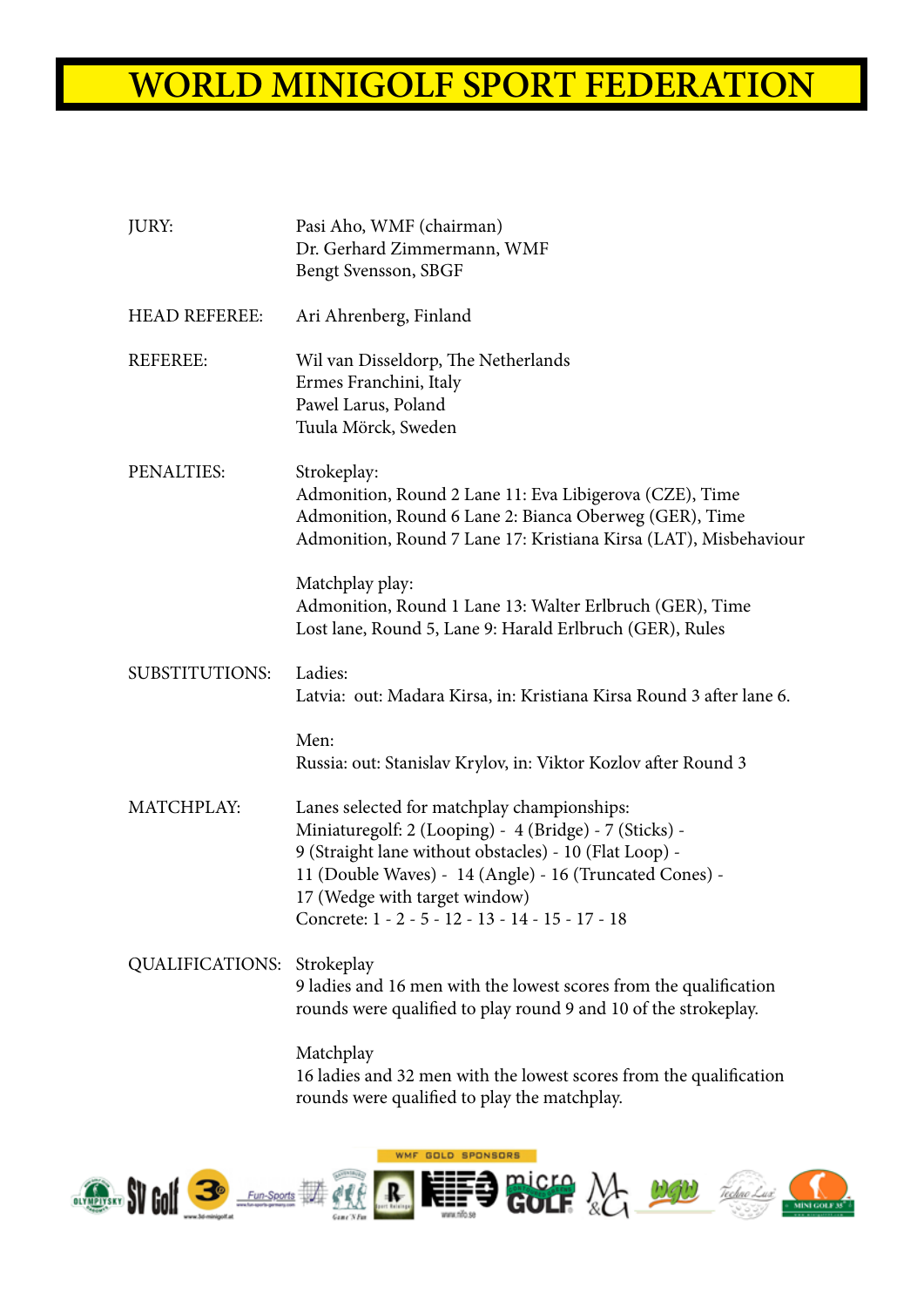# TEAM TOURNAMENT: LADIES

| Rank            | No  | Name                           | Country        | R1 | R <sub>2</sub> | R <sub>3</sub> | R <sub>4</sub> | R <sub>5</sub> | R <sub>6</sub> | Sum | Avg  |
|-----------------|-----|--------------------------------|----------------|----|----------------|----------------|----------------|----------------|----------------|-----|------|
| $\mathbf{1}$    |     | Germany (0 substitutes)        | Germany        |    |                |                |                |                |                |     |      |
|                 | 391 | Stefanie Kern                  |                | 24 | 28             | 24             | 28             | 23             | 29             | 156 | 26.0 |
|                 | 392 | Nicole Gundert-Greiffendorf    |                | 22 | 29             | 26             | 27             | 24             | 28             | 156 | 26.0 |
|                 | 394 | Bianca Oberweg                 |                | 24 | 34             | 22             | 26             | 20             | 27             | 153 | 25.5 |
|                 | 393 | Nicole Warnecke                |                |    |                |                |                |                |                |     |      |
|                 |     |                                |                | 70 | 91             | 72             | 81             | 67             | 84             | 465 | 25.8 |
|                 |     |                                |                |    |                |                |                |                |                |     |      |
| $\overline{2}$  |     | Austria (0 substitutes)        | Austria        |    |                |                |                |                |                |     |      |
|                 | 364 | Karin Heschl                   |                | 22 | 28             | 23             | 25             | 25             | 30             | 153 | 25.5 |
|                 |     | 363 Bianca Utzig               |                | 24 | 29             | 24             | 28             | 23             | 27             | 155 | 25.8 |
|                 |     | 361 Elisabeth Gruber           |                | 25 | 30             | 24             | 26             | 24             | 30             | 159 | 26.5 |
|                 |     | 362 Birgit Heschl              |                |    |                |                |                |                |                |     |      |
|                 |     |                                |                | 71 | 87             | 71             | 79             | 72             | 87             | 467 | 25.9 |
|                 |     |                                |                |    |                |                |                |                |                |     |      |
| 3 <sup>1</sup>  |     | Switzerland (0 substitutes)    | Switzerland    |    |                |                |                |                |                |     |      |
|                 | 334 | Yvonne Klukas                  |                | 24 | 27             | 26             | 30             | 21             | 28             | 156 | 26.0 |
|                 |     | 333 Rebecca Weber              |                | 23 | 27             | 27             | 31             | 23             | 26             | 157 | 26.2 |
|                 |     | 331 Maja Wicki                 |                | 23 | 27             | 27             | 32             | 24             | 29             | 162 | 27.0 |
|                 | 332 | Sandra Wicki                   |                |    |                |                |                |                |                |     |      |
|                 |     |                                |                | 70 | 81             | 80             | 93             | 68             | 83             | 475 | 26.4 |
|                 |     |                                |                |    |                |                |                |                |                |     |      |
| $\vert 4 \vert$ |     | Sweden (0 substitutes)         | Sweden         |    |                |                |                |                |                |     |      |
|                 | 384 | Sara Karlsson                  |                | 29 | 33             | 26             | 30             | 20             | 27             | 165 | 27.5 |
|                 |     | 381 Eva Andersson              |                | 25 | 30             | 22             | 31             | 24             | 27             | 159 | 26.5 |
|                 |     | 382 Sandra Bengtson            |                | 24 | 26             | 22             | 27             | 24             | 32             | 155 | 25.8 |
|                 | 383 | Jenny Erlandsson               |                |    |                |                |                |                |                |     |      |
|                 |     |                                |                | 78 | 89             | 70             | 88             | 68             | 86             | 479 | 26.6 |
|                 |     |                                |                |    |                |                |                |                |                |     |      |
| 5 <sub>l</sub>  |     | Czech Republic (0 substitutes) | Czech Republic |    |                |                |                |                |                |     |      |
|                 | 322 | Petra Kourilova                |                | 26 | 32             | 21             | 34             | 23             | 30             | 166 | 27.7 |
|                 |     | 321 Eva Libigerova             |                | 21 | 30             | 26             | 37             | 23             | 32             | 169 | 28.2 |
|                 |     | 323 Jana Nakladalova           |                | 23 | 35             | 22             | 29             | 22             | 28             | 159 | 26.5 |
|                 |     |                                |                |    |                |                |                |                |                |     |      |
|                 |     |                                |                | 70 | 97             | 69             | 100            | 68             | 90             | 494 | 27.4 |
|                 |     |                                |                |    |                |                |                |                |                |     |      |
| 6 <sup>1</sup>  |     | Italy (0 substitutes)          | Italy          |    |                |                |                |                |                |     |      |
|                 | 412 | Sara Marchiani                 |                | 27 | 30             | 29             | 34             | 22             | 29             | 171 | 28.5 |
|                 | 411 | Claudia Baio                   |                | 24 | 31             | 26             | 32             | 29             | 33             | 175 | 29.2 |
|                 |     | 413 Anna Bandera               |                | 23 | 31             | 24             | 28             | 27             | 28             | 161 | 26.8 |
|                 | 414 | Silvia Bandera                 |                |    |                |                |                |                |                |     |      |
|                 |     |                                |                | 74 | 92             | 79             | 94             | 78             | 90             | 507 | 28.2 |

REFIGURED NOT MANAGEMENT







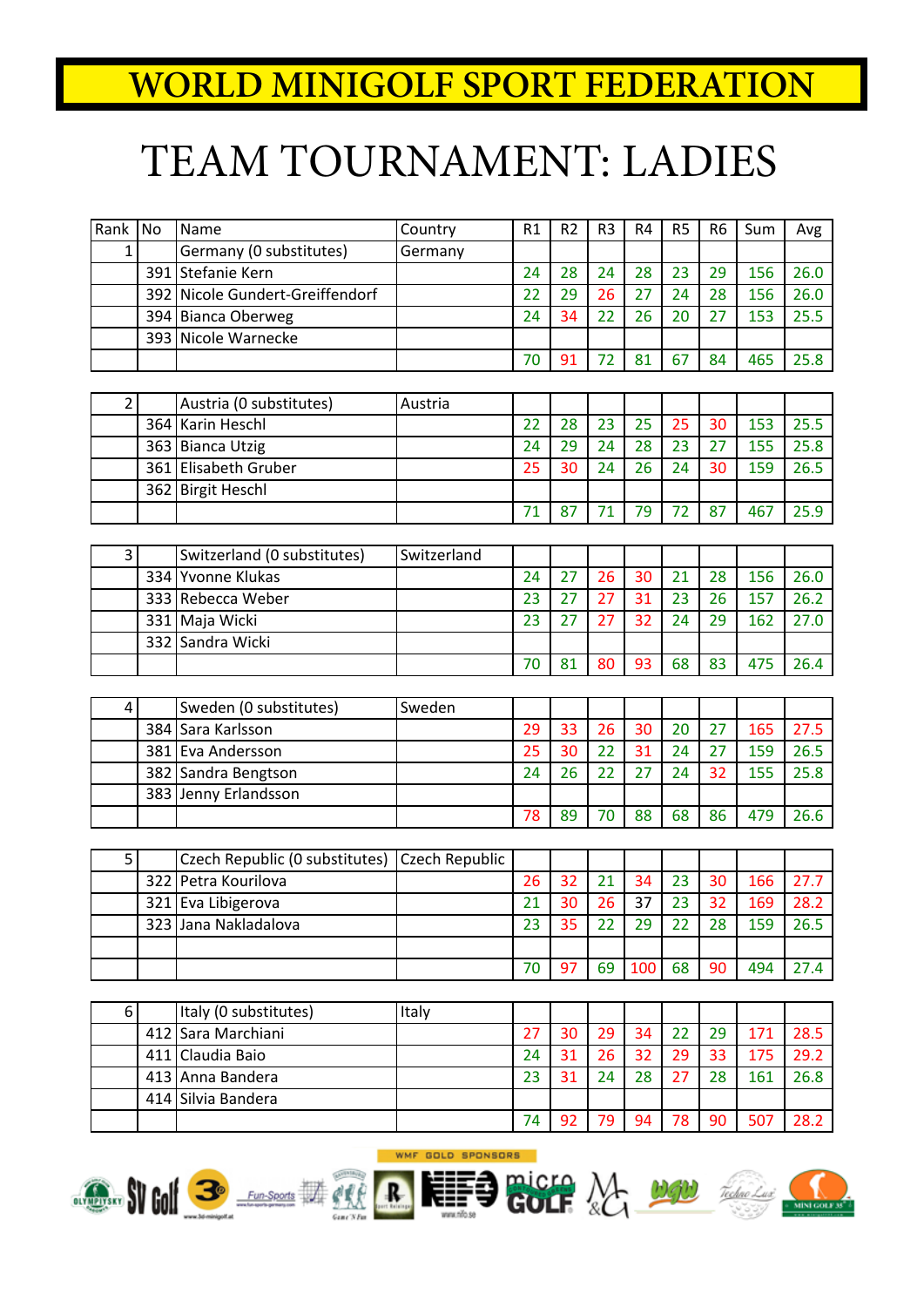| Rank           | <b>No</b> | Name                        | Country     | R1 | R <sub>2</sub> | R <sub>3</sub>  | R <sub>4</sub>  | R <sub>5</sub> | R <sub>6</sub> | Sum | Avg  |
|----------------|-----------|-----------------------------|-------------|----|----------------|-----------------|-----------------|----------------|----------------|-----|------|
| $\overline{7}$ |           | Netherlands (0 substitutes) | Netherlands |    |                |                 |                 |                |                |     |      |
|                |           | 371 Ilona De Kok            |             | 28 | 30             | $\overline{23}$ | 33              | 27             | 28             | 169 | 28.2 |
|                |           | 372 Annie Jasper            |             | 29 | 31             | 27              | 33              | 29             | 36             | 185 | 30.8 |
|                |           | 373 Natasja Klarenbeek      |             | 22 | 33             | 28              | 28              | 24             | 30             | 165 | 27.5 |
|                |           | 374 Anja Derks              |             |    |                |                 |                 |                |                |     |      |
|                |           |                             |             | 79 | 94             | 78              | 94              | 80             | 94             | 519 | 28.8 |
|                |           |                             |             |    |                |                 |                 |                |                |     |      |
| 8              |           | Latvia (substitute)         | Latvia      |    |                |                 |                 |                |                |     |      |
|                |           | 403 Dace Kupce-Krievina     |             | 28 | 33             | 22              | 34              | 24             | 34             | 175 | 29.2 |
|                |           | 404 Ilze Kupce              |             | 27 | 34             | 23              | 30              | 26             | 39             | 179 | 29.8 |
|                |           | 402 Madara Kirsa            |             | 30 | 32             | 11              |                 |                |                | 73  | 31.5 |
|                |           | 401 Kristiana Kirsa         |             |    |                | 19              | 32              | 27             | 36             | 114 | 30.0 |
|                |           |                             |             | 85 | 99             | $\overline{75}$ | $\overline{96}$ | 77             | 109            | 541 | 30.1 |
|                |           |                             |             |    |                |                 |                 |                |                |     |      |
| 9              |           | Portugal (0 substitutes)    | Portugal    |    |                |                 |                 |                |                |     |      |
|                |           | 341 Filomena Mendes         |             | 27 | 28             | 26              | 33              | 25             | 26             | 165 | 27.5 |
|                |           | 342 Manuela Pinheiro        |             | 28 | 31             | 27              | 34              | 27             | 31             | 178 | 29.7 |
|                | 343       | Gracinda Silva              |             | 35 | 38             | 32              | 36              | 35             | 35             | 211 | 35.2 |
|                |           | 344   Sonia Fontes          |             |    |                |                 |                 |                |                |     |      |
|                |           |                             |             | 90 | 97             | 85              | 103             | 87             | 92             | 554 | 30.8 |
|                |           |                             |             |    |                |                 |                 |                |                |     |      |
| 10             |           | Russia (0 substitutes)      | Russia      |    |                |                 |                 |                |                |     |      |
|                |           | 421 Nataliya Machekhina     |             | 33 | 33             | 24              | 37              | 26             | 35             | 188 | 31.3 |
|                |           | 422 Anna Pritykina          |             | 29 | 33             | 24              | 31              | 27             | 40             | 184 | 30.7 |
|                |           | 423 Tatiana Chesnova        |             | 25 | 35             | 29              | 33              | 25             | 37             | 184 | 30.7 |
|                | 424       | Yana Lazareva               |             |    |                |                 |                 |                |                |     |      |
|                |           |                             |             | 87 | 101            | 77              | 101             | 78             | 112            | 556 | 30.9 |
|                |           |                             |             |    |                |                 |                 |                |                |     |      |
| 11             |           | Japan (0 substitutes)       | Japan       |    |                |                 |                 |                |                |     |      |
|                |           | 353 Akiko Motegi            |             | 40 | 35             | 27              | 34              | 26             | 34             | 196 | 32.7 |
|                |           | 354 Yuki Koshimura          |             | 26 | 38             | 26              | 36              | 30             | 31             | 187 | 31.2 |
|                |           | 351 Seiko Kato              |             | 32 | 36             | 30              | 32              | 34             | 30             | 194 | 32.3 |
|                |           | 352 Hiromi Wakano           |             |    |                |                 |                 |                |                |     |      |
|                |           |                             |             | 98 | 109            | 83              | 102             | 90             | 95             | 577 | 32.1 |









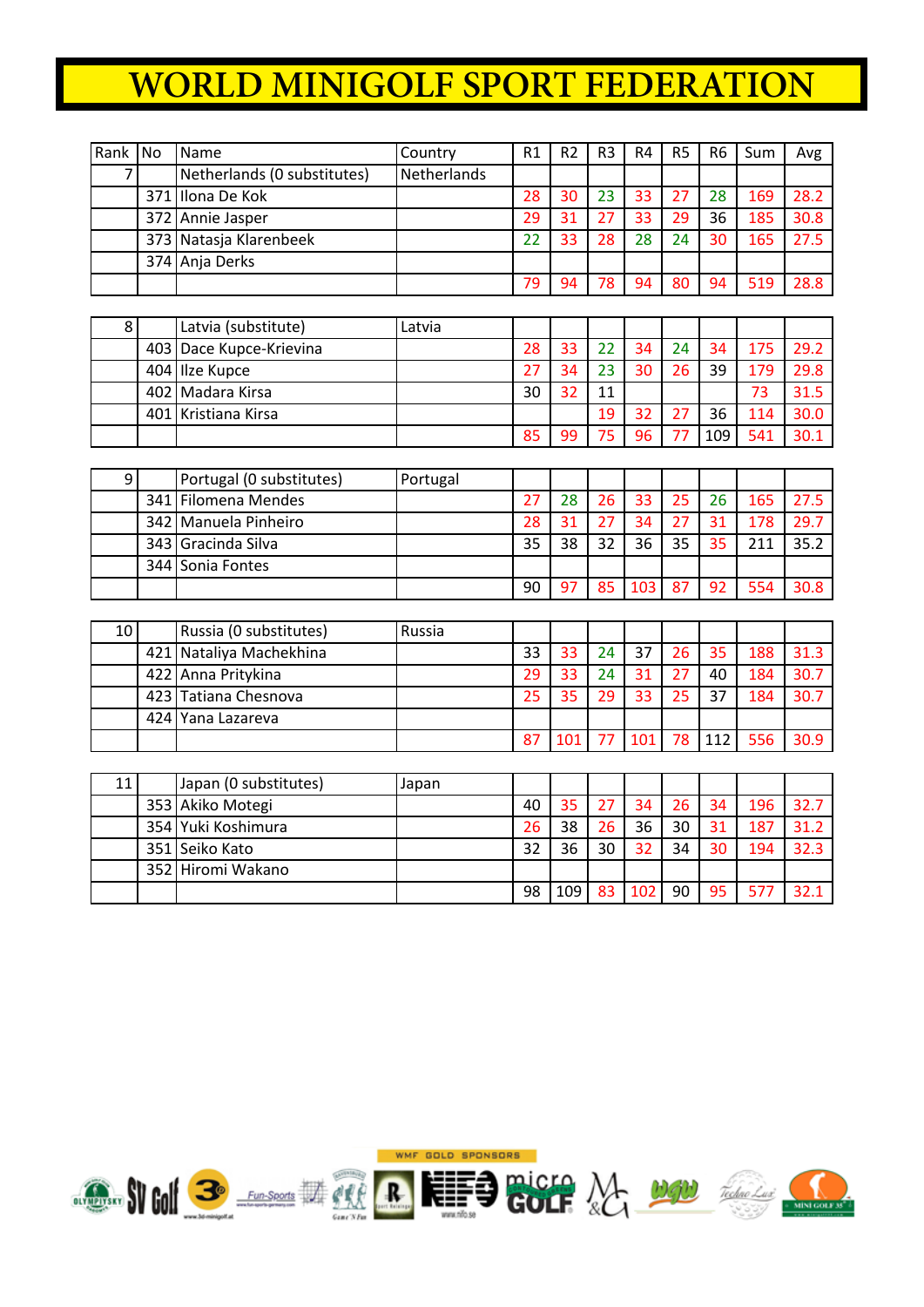# TEAM TOURNAMENT: MEN

| Rank           | <b>No</b> | Name                        | Country     | R1  | R <sub>2</sub> | R <sub>3</sub> | R4  | R <sub>5</sub> | R <sub>6</sub> | Sum | Avg  |
|----------------|-----------|-----------------------------|-------------|-----|----------------|----------------|-----|----------------|----------------|-----|------|
| 1              |           | Sweden (0 substitutes)      | Sweden      |     |                |                |     |                |                |     |      |
|                |           | 217 Filiph Svensson         |             | 27  | 21             | 23             | 24  | 27             | 20             | 142 | 23.7 |
|                |           | 214 Gustav Björnberg        |             | 24  | 25             | 26             | 23  | 27             | 20             | 145 | 24.2 |
|                | 215       | <b>Ulf Kristiansson</b>     |             | 26  | 21             | 27             | 22  | 25             | 23             | 144 | 24.0 |
|                |           | 212 Jonas Gustafsson        |             | 27  | 22             | 28             | 22  | 27             | 20             | 146 | 24.3 |
|                |           | 211 Lars Brown              |             | 24  | 23             | 26             | 21  | 26             | 23             | 143 | 23.8 |
|                |           | 216 Carl-Johan Ryner        |             | 26  | 19             | 27             | 22  | 29             | 19             | 142 | 23.7 |
|                |           | 213 Daniel Källström        |             |     |                |                |     |                |                |     |      |
|                |           |                             |             | 154 | 131            | 157            | 134 | 161            | 125            | 862 | 23.9 |
|                |           |                             |             |     |                |                |     |                |                |     |      |
| $\overline{2}$ |           | Germany (0 substitutes)     | Germany     |     |                |                |     |                |                |     |      |
|                |           | 234 Achim Braungart-Zink    |             | 26  | 25             | 26             | 25  | 23             | 20             | 145 | 24.2 |
|                |           | 237 Marcel Noack            |             | 29  | 22             | 27             | 25  | 28             | 24             | 155 | 25.8 |
|                |           | 236 Dennis Kapke            |             | 30  | 23             | 27             | 21  | 27             | 22             | 150 | 25.0 |
|                |           | 232 Walter Erlbruch         |             | 23  | 20             | 31             | 23  | 26             | 19             | 142 | 23.7 |
|                |           | 233 Alexander Geist         |             | 27  | 22             | 31             | 20  | 25             | 21             | 146 | 24.3 |
|                |           | 231 Harald Erlbruch         |             | 29  | 19             | 29             | 22  | 27             | 19             | 145 | 24.2 |
|                |           | 235   Marco Henning         |             |     |                |                |     |                |                |     |      |
|                |           |                             |             | 164 | 131            | 171            | 136 | 156            | 125            | 883 | 24.5 |
|                |           |                             |             |     |                |                |     |                |                |     |      |
| 3              |           | Switzerland (0 substitutes) | Switzerland |     |                |                |     |                |                |     |      |
|                |           | 142 Omar Maggi              |             | 29  | 22             | 29             | 21  | 31             | 23             | 155 | 25.8 |
|                |           | 144 Michel Rhyn             |             | 28  | 21             | 31             | 21  | 27             | 23             | 151 | 25.2 |
|                |           | 143 Michel Pfister          |             | 25  | 22             | 29             | 22  | 27             | 21             | 146 | 24.3 |
|                |           | 146 Vitus Spescha           |             | 26  | 25             | 28             | 25  | 29             | 23             | 156 | 26.0 |
|                |           | 145 Mike Mann               |             | 25  | 26             | 30             | 25  | 24             | 23             | 153 | 25.5 |
|                |           | 147 Reto Sommer             |             | 24  | 23             | 24             | 21  | 30             | 25             | 147 | 24.5 |
|                | 141       | Marco Nicolussi             |             |     |                |                |     |                |                |     |      |
|                |           |                             |             | 157 | 139            | 171            | 135 | 168            | 138            | 908 | 25.2 |
|                |           |                             |             |     |                |                |     |                |                |     |      |
| 4              |           | Austria (0 substitutes)     | Austria     |     |                |                |     |                |                |     |      |
|                |           | 181 Christian Gobetz        |             | 27  | 20             | 25             | 21  | 31             | 24             | 148 | 24.7 |
|                |           | 182 Günther Inmann          |             | 27  | 21             | 26             | 23  | 28             | 22             | 147 | 24.5 |
|                |           | 186 Herbert Ziegler         |             | 30  | 24             | 31             | 23  | 30             | 22             | 160 | 26.7 |
|                |           | 183 Rupert Westenthaler     |             | 24  | 24             | 30             | 24  | 29             | 21             | 152 | 25.3 |
|                |           | 184 Manfred Lindmayr        |             | 28  | 22             | 27             | 25  | 28             | 23             | 153 | 25.5 |
|                |           | 187 Heinz Weber             |             | 28  | 25             | 26             | 24  | 30             | 20             | 153 | 25.5 |
|                |           | 185 Andreas Lackner         |             |     |                |                |     |                |                |     |      |









136 165 140 176 132 913 25.4

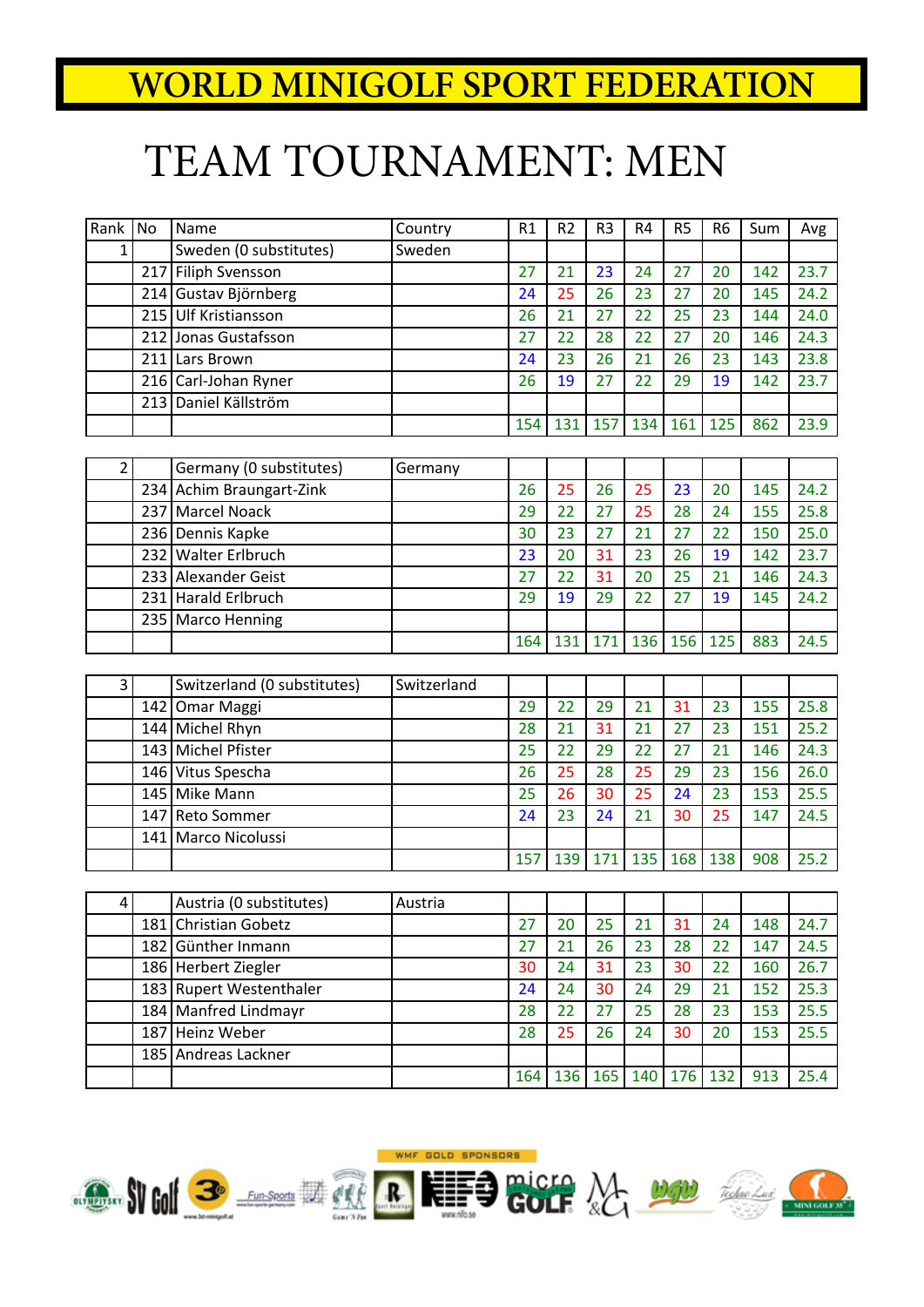| Rank | l No | Name                    | Country        | R1  | R <sub>2</sub> | R <sub>3</sub> | R4  | R <sub>5</sub> | R <sub>6</sub> | Sum | Avg  |
|------|------|-------------------------|----------------|-----|----------------|----------------|-----|----------------|----------------|-----|------|
|      |      | Denmark (0 substitutes) | <b>Denmark</b> |     |                |                |     |                |                |     |      |
|      |      | 221 Vincent Huus        |                | 26  | 22             | 30             | 22  | 29             | 21             | 150 | 25.0 |
|      |      | 222 Jannick Skov        |                | 28  | 23             | 32             | 27  | 28             | 23             | 161 | 26.8 |
|      |      | 227 Johnny Andersen     |                | 32  | 21             | 28             | 22  | 29             | 29             | 161 | 26.8 |
|      |      | 224 Allan Schwab        |                | 31  | 24             | 27             | 25  | 26             | 24             | 157 | 26.2 |
|      |      | 225 Mads Nørregaard     |                | 30  | 24             | 29             | 24  | 28             | 25             | 160 | 26.7 |
|      |      | 223 Kåre Thomsen        |                | 29  | 23             | 30             | 24  |                | 22             | 155 | 25.8 |
|      |      | 226 Lars Nørregaard     |                |     |                |                |     |                |                |     |      |
|      |      |                         |                | 176 | 137            | 176            | 144 | 167            | 144            | 944 | 26.2 |

| 6 | Czech Republic (0 substitutes) Czech Republic |     |     |     |     |     |     |     |      |
|---|-----------------------------------------------|-----|-----|-----|-----|-----|-----|-----|------|
|   | 134 Stanislav Stanek                          | 30  | 22  | 31  | 22  | 30  | 25  | 160 | 26.7 |
|   | 136 Michal Slapak                             | 30  | 27  | 28  | 23  |     | 22  | 157 | 26.2 |
|   | 133 Michael Urbanek                           | 29  | 25  | 30  | 25  | 32  | 25  | 166 | 27.7 |
|   | 131 Martin Jecny                              | 30  | 26  | 31  | 22  | 30  | 22  | 161 | 26.8 |
|   | 132 Marian Strasko                            | 30  | 20  | 26  | 22  | 30  | 22  | 150 | 25.0 |
|   | 135 Karel Molnar                              | 28  | 23  | 31  | 22  |     | 22  | 153 | 25.5 |
|   |                                               |     |     |     |     |     |     |     |      |
|   |                                               | 177 | 143 | 177 | 136 | 176 | 138 | 947 | 26.3 |

|  | Netherlands (0 substitutes) | Netherlands |     |     |     |     |     |     |     |      |
|--|-----------------------------|-------------|-----|-----|-----|-----|-----|-----|-----|------|
|  | 201 Steven Steiger          |             | 33  | 26  | 31  | 26  | 30  | 22  | 168 | 28.0 |
|  | 202 Rene Bos                |             | 36  | 23  | 27  | 22  | 31  | 21  | 160 | 26.7 |
|  | 203 Zeno Folkertsma         |             | 33  | 25  | 30  | 26  | 32  | 23  | 169 | 28.2 |
|  | 204 Alex Jasper             |             | 27  | 22  | 24  | 22  | 28  | 24  | 147 | 24.5 |
|  | 205 Ruud Slappendel         |             | 27  | 23  | 30  | 24  | 28  |     | 154 | 25.7 |
|  | 206 Erik Tiekstra           |             | 31  | 24  | 28  | 18  | 28  | 20  | 149 | 24.8 |
|  | 207   Martin Mulder         |             |     |     |     |     |     |     |     |      |
|  |                             |             | 187 | 143 | 170 | 138 | 177 | 132 | 947 | 26.3 |

|  | Italy (0 substitutes) | Italy |     |     |     |     |     |     |     |      |
|--|-----------------------|-------|-----|-----|-----|-----|-----|-----|-----|------|
|  | 247 Roberto Garbui    |       | 31  | 27  | 29  | 26  | 27  | 25  | 165 | 27.5 |
|  | 246 Andrea Origgi     |       | 28  | 27  | 28  | 22  | 33  | 21  | 159 | 26.5 |
|  | 242 Lorenzo Ciompi    |       | 29  | 25  | 34  | 25  | 28  | 23  | 164 | 27.3 |
|  | 243 Stefano Piccini   |       | 30  | 23  | 25  | 25  | 28  | 20  | 151 | 25.2 |
|  | 241 Christian Pinton  |       | 31  | 26  | 23  | 20  | 30  | 21  | 151 | 25.2 |
|  | 245   Paolo Porta     |       | 30  | 25  | 26  | 23  | 30  | 24  | 158 | 26.3 |
|  | 244 Boris Arzuffi     |       |     |     |     |     |     |     |     |      |
|  |                       |       | 179 | 153 | 165 | 141 | 176 | 134 | 948 | 26.3 |





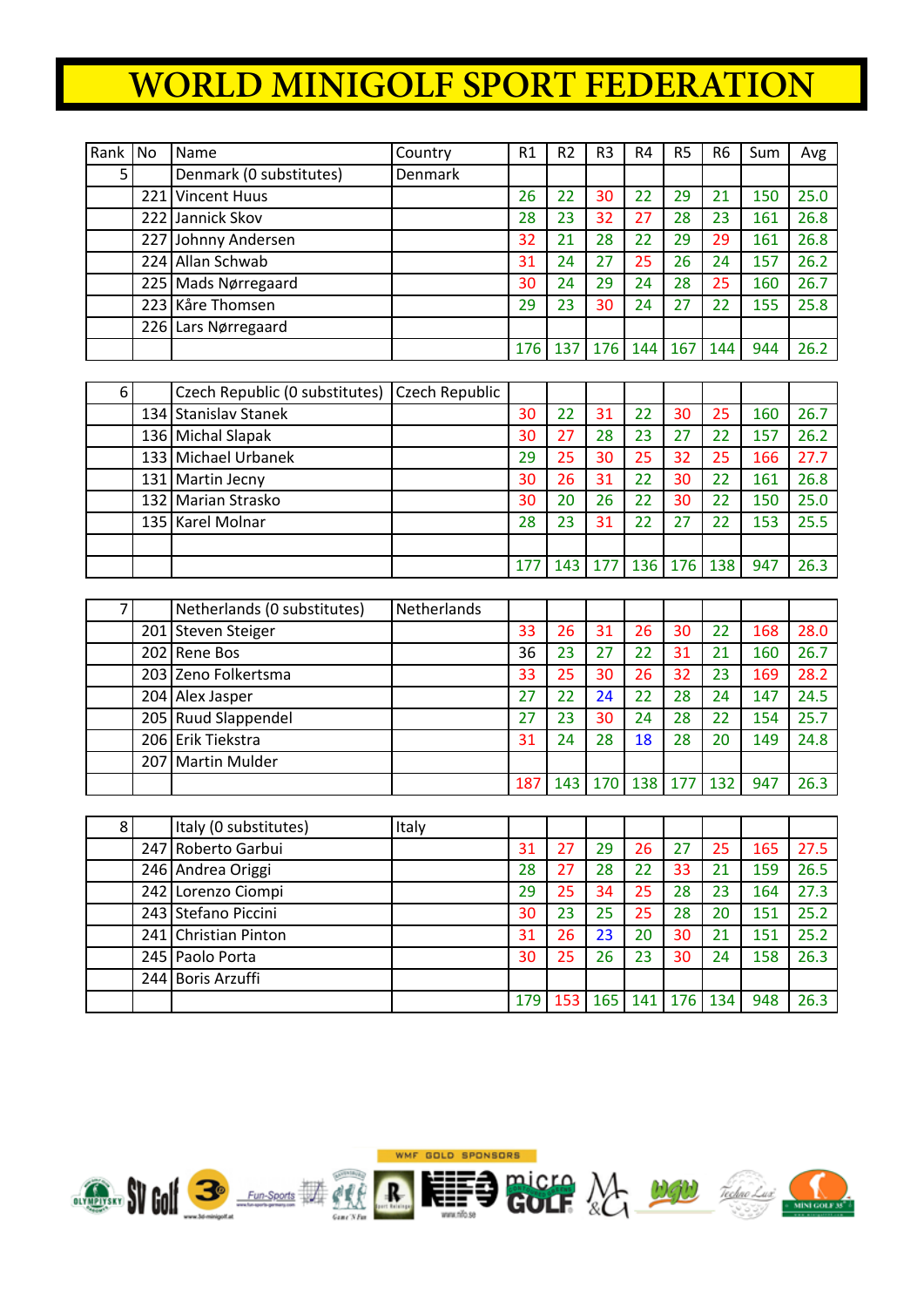| Rank | No               | Name                    | Country | R1  | R <sub>2</sub> | R <sub>3</sub> | R4  | R <sub>5</sub> | R <sub>6</sub> | Sum | Avg  |
|------|------------------|-------------------------|---------|-----|----------------|----------------|-----|----------------|----------------|-----|------|
| 9    |                  | Finland (0 substitutes) | Finland |     |                |                |     |                |                |     |      |
|      | 101 <sup>1</sup> | Markku Sillman          |         | 30  | 25             | 27             | 27  | 31             | 28             | 168 | 28.0 |
|      | 102 l            | Kimmo Lehtiö            |         | 26  | 24             | 30             | 25  | 30             | 25             | 160 | 26.7 |
|      |                  | 104 Tommi Lantta        |         | 27  | 21             | 29             | 24  | 25             | 23             | 149 | 24.8 |
|      |                  | 105 Tom Ahlberg         |         | 28  | 22             | 34             | 24  | 32             | 24             | 164 | 27.3 |
|      |                  | 106 Aki Sillman         |         | 30  | 23             | 33             | 22  | 29             | 24             | 161 | 26.8 |
|      |                  | 103 Kosti Salonen       |         | 27  | 26             | 27             | 24  | 29             | 23             | 156 | 26.0 |
|      | 107 I            | Matias Peltola          |         |     |                |                |     |                |                |     |      |
|      |                  |                         |         | 168 | 141            | 180            | 146 | 176            | 147            | 958 | 26.6 |

| 10 | Slovakia (0 substitutes) | Slovakia |     |     |    |             |    |     |     |      |
|----|--------------------------|----------|-----|-----|----|-------------|----|-----|-----|------|
|    | 127 Peter Bubeliny       |          | 28  | 24  | 28 | 25          | 30 | 23  | 158 | 26.3 |
|    | 123 Jakub Kalnik         |          | 33  | 26  | 31 | 28          | 29 | 25  | 172 | 28.7 |
|    | 121 Radovan Struhar      |          | 27  | 22  | 31 | 24          | 29 | 22  | 155 | 25.8 |
|    | 125 Lubomir Zontag       |          | 30  | 27  | 28 | 25          | 31 | 27  | 168 | 28.0 |
|    | 122 Miroslav Cibik       |          | 30  | 27  | 29 | 26          | 30 | 23  | 165 | 27.5 |
|    | 124 Michal Istvan        |          | 31  | 25  | 29 | 22          | 30 | 23  | 160 | 26.7 |
|    | 126 Rene Simansky        |          |     |     |    |             |    |     |     |      |
|    |                          |          | 179 | 151 |    | 176 150 179 |    | 143 | 978 | 27.2 |

| 11 | Portugal (0 substitutes) | Portugal |     |     |     |     |     |     |      |      |
|----|--------------------------|----------|-----|-----|-----|-----|-----|-----|------|------|
|    | 156 Joao Fontes          |          | 37  | 28  | 28  | 28  | 34  | 29  | 184  | 30.7 |
|    | 155 Nuno Cunha           |          | 31  | 28  | 33  | 22  | 33  | 25  | 172  | 28.7 |
|    | 153 Abilio Meneses       |          | 29  | 22  | 31  | 22  |     | 23  | 154  | 25.7 |
|    | 154 Andre Campos         |          | 31  | 26  | 27  | 26  | 33  | 22  | 165  | 27.5 |
|    | 152 Paulo Gomes          |          | 36  | 26  | 28  | 21  | 32  | 23  | 166  | 27.7 |
|    | 151 Andre Silva          |          | 30  | 23  | 31  | 25  | 29  | 23  | 161  | 26.8 |
|    | 157 Artur Lopes          |          |     |     |     |     |     |     |      |      |
|    |                          |          | 194 | 153 | 178 | 144 | 188 | 145 | 1002 | 27.8 |

| 12 | Norway (0 substitutes)  | Norway |     |     |     |     |     |     |      |      |
|----|-------------------------|--------|-----|-----|-----|-----|-----|-----|------|------|
|    | 165 Frank Magnussen     |        | 33  | 26  | 37  | 28  | 39  | 36  | 199  | 33.2 |
|    | 167 Nils Kristian Hagen |        | 31  | 26  | 34  | 24  | 30  | 28  | 173  | 28.8 |
|    | 166 Trym Scharff        |        | 30  | 23  | 29  | 24  | 32  | 23  | 161  | 26.8 |
|    | 164 Roar Stenseth       |        | 30  | 23  | 33  | 28  | 30  | 21  | 165  | 27.5 |
|    | 163 Anders Gudmundstuen |        | 29  | 23  |     | 26  |     |     | 153  | 25.5 |
|    | 161 Lars Kvael          |        | 31  | 24  | 29  | 23  | 31  | 19  | 157  | 26.2 |
|    | 162 Kjell Nyhus         |        |     |     |     |     |     |     |      |      |
|    |                         |        | 184 | 145 | 189 | 153 | 189 | 148 | 1008 | 28.0 |









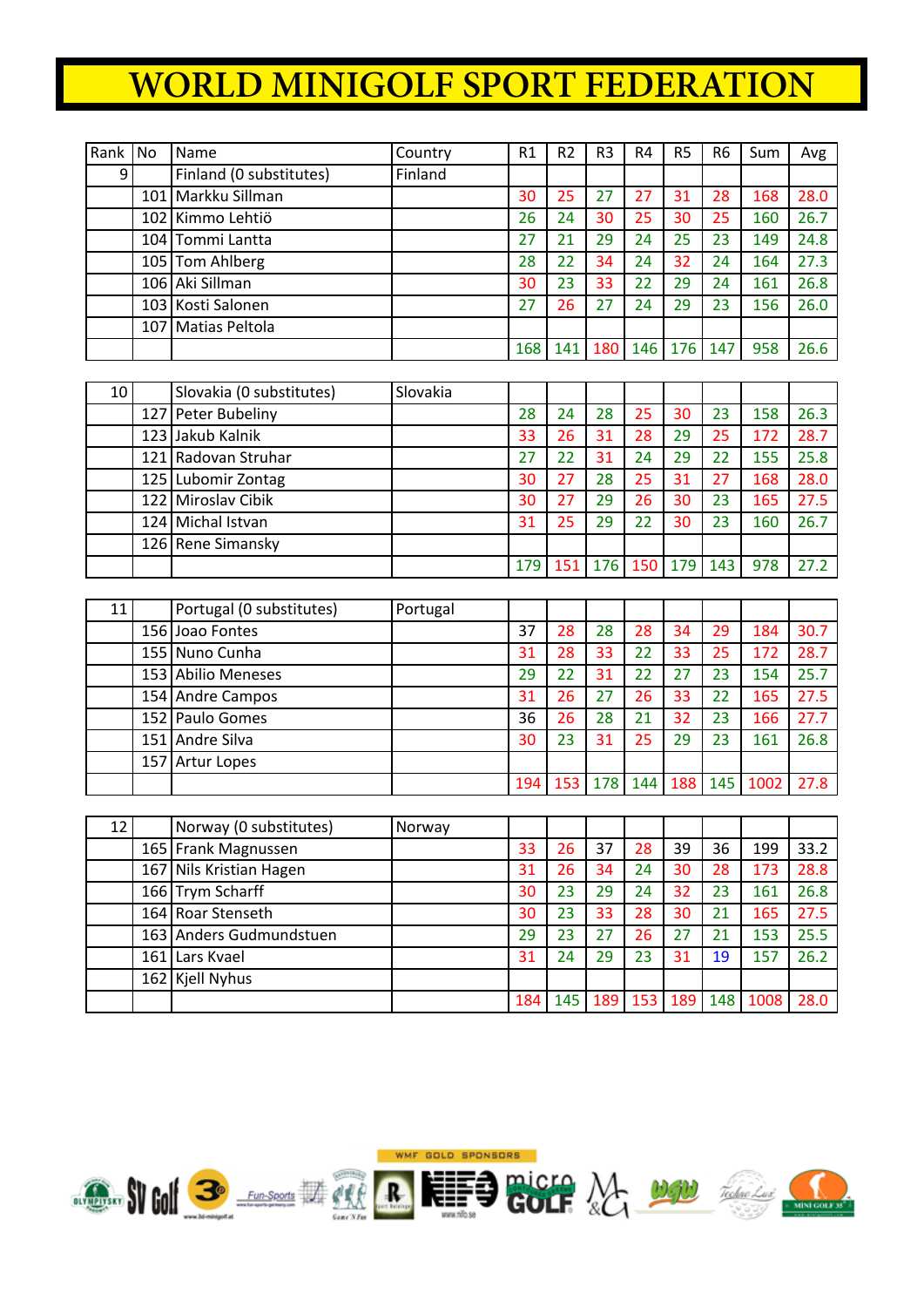| Rank | l No | Name                    | Country | R1  | R <sub>2</sub> | R <sub>3</sub> | R4  | R <sub>5</sub> | R <sub>6</sub> | Sum  | Avg  |
|------|------|-------------------------|---------|-----|----------------|----------------|-----|----------------|----------------|------|------|
| 13   |      | France (0 substitutes)  | France  |     |                |                |     |                |                |      |      |
|      |      | 113 Remy Vallin         |         | 31  | 22             | 31             | 28  | 28             | 23             | 163  | 27.2 |
|      |      | 115 Axel Tedeschi       |         | 33  | 27             | 31             | 28  | 32             | 30             | 181  | 30.2 |
|      |      | 112 Alexandre Pelletier |         | 30  | 31             | 32             | 27  | 32             | 26             | 178  | 29.7 |
|      |      | 111 Philippe Lheritier  |         | 30  | 22             | 30             | 22  | 32             | 23             | 159  | 26.5 |
|      |      | 114 Guillaune Cravedi   |         | 30  | 25             | 30             | 26  | 29             | 27             | 167  | 27.8 |
|      |      | 116 Damien Bourcier     |         | 32  | 29             | 30             | 23  | 35             | 23             | 172  | 28.7 |
|      |      |                         |         |     |                |                |     |                |                |      |      |
|      |      |                         |         | 186 | 156            | 184            | 154 | 188            | 152            | 1020 | 28.3 |

| 14 | Russia (substitute)   | Russia |     |     |     |     |     |     |      |      |
|----|-----------------------|--------|-----|-----|-----|-----|-----|-----|------|------|
|    | 252 Sergey Kovylyaev  |        | 28  | 27  | 27  | 26  | 30  | 28  | 166  | 27.7 |
|    | 254 Dmitry Pritykin   |        | 30  | 27  | 33  | 24  | 33  | 23  | 170  | 28.3 |
|    | 251 Sergey Fokin      |        | 31  | 23  | 32  | 27  | 31  | 25  | 169  | 28.2 |
|    | 256 Sergey Chernitsyn |        | 31  | 31  | 34  | 28  | 31  | 23  | 178  | 29.7 |
|    | 253 Vasily Chmut      |        | 35  | 20  | 33  | 30  | 36  | 31  | 185  | 30.8 |
|    | 255 Stanislav Krylov  |        | 36  | 27  | 34  |     |     |     | 97   | 33.0 |
|    | 257 Viktor Kozlov     |        |     |     |     | 23  | 33  | 26  | 82   | 28.5 |
|    |                       |        | 191 | 155 | 193 | 158 | 194 | 156 | 1047 | 29.1 |

| 15 |       | Great Britain (0 substitutes) | Great Britain |     |     |     |     |     |     |      |      |
|----|-------|-------------------------------|---------------|-----|-----|-----|-----|-----|-----|------|------|
|    | 191 l | Michael Smith                 |               | 27  | 25  | 30  | 28  | 29  | 27  | 166  | 27.7 |
|    |       | 197 Tony Kelly                |               | 32  | 29  | 31  | 37  | 36  | 28  | 193  | 32.2 |
|    |       | 193 Sean Homer                |               | 37  | 29  | 35  | 25  | 29  | 25  | 180  | 30.0 |
|    |       | 195 John McIver               |               | 37  | 34  | 34  | 28  | 35  | 32  | 200  | 33.3 |
|    |       | 194 Chris Harding             |               | 31  | 27  | 28  | 28  | 34  | 26  | 174  | 29.0 |
|    |       | 192 Marc Chapman              |               | 32  | 29  | 35  | 26  | 33  | 25  | 180  | 30.0 |
|    |       | 196 Brad Shepherd             |               |     |     |     |     |     |     |      |      |
|    |       |                               |               | 196 | 173 | 193 | 172 | 196 | 163 | 1093 | 30.4 |

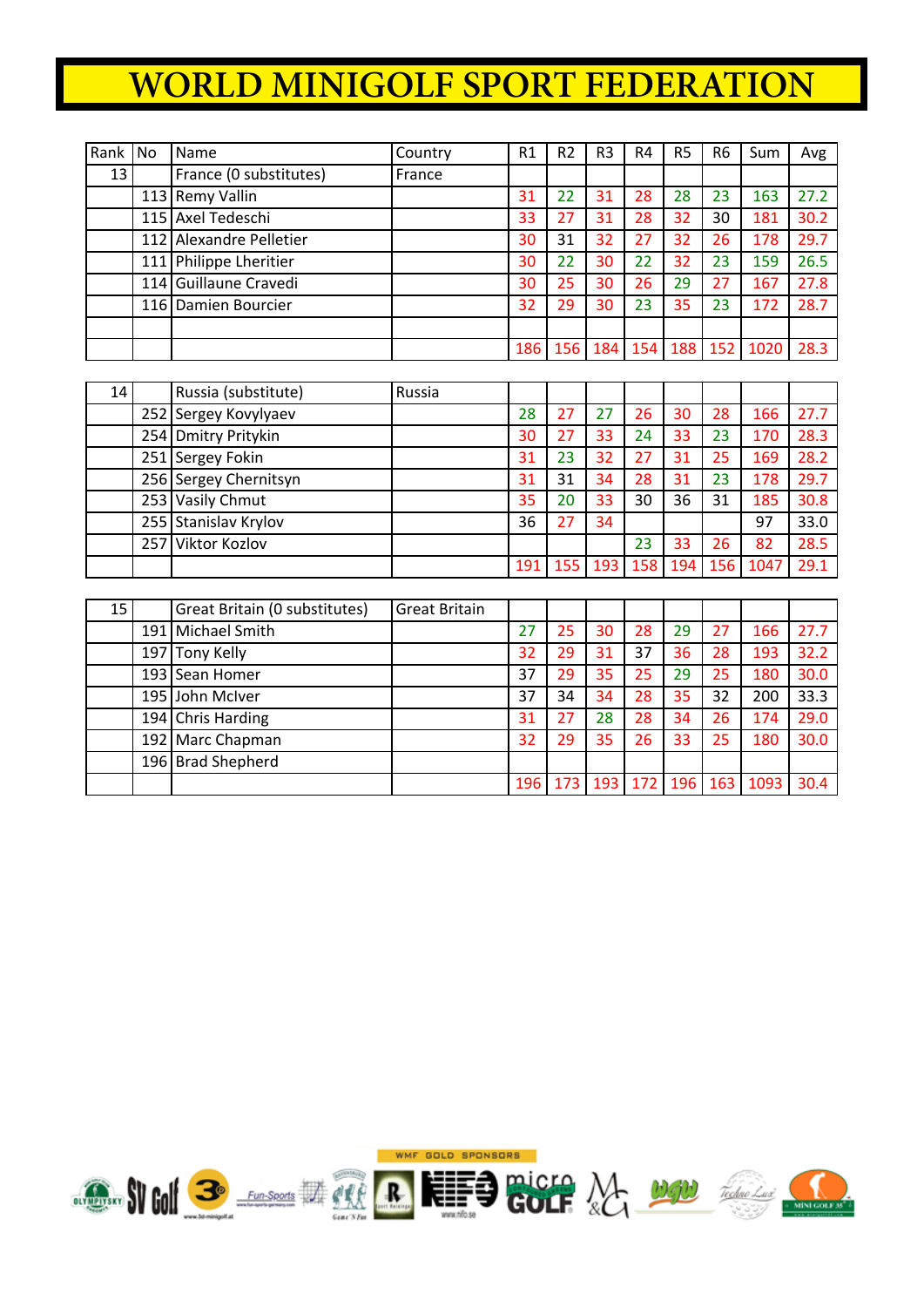### QUALIFICATION: LADIES

| Rank           | St.no. | Name                        | Country    | E1 | C <sub>2</sub> | E <sub>3</sub> | C <sub>4</sub> | E <sub>5</sub> | C <sub>6</sub> | C7 | E8 | CAvg  | EAvg  | Avg         | CSum | ESum | Diff           | Total |
|----------------|--------|-----------------------------|------------|----|----------------|----------------|----------------|----------------|----------------|----|----|-------|-------|-------------|------|------|----------------|-------|
| $\mathbf 1$    | 394    | <b>Bianca Oberweg</b>       | <b>GER</b> | 24 | 34             | 22             | 26             | 20             | 27             | 24 | 22 | 27.75 | 22.00 | 49.75       | 111  | 88   | 14             | 199   |
| $\mathbf 2$    | 391    | Stefanie Kern               | GER        | 24 | 28             | 24             | 28             | 23             | 29             | 23 | 24 | 27.00 | 23.75 | 50.75       | 108  | 95   | 7              | 203   |
| $\mathsf 3$    | 364    | Karin Heschl                | AUT        | 22 | 28             | 23             | 25             | 25             | 30             | 24 | 26 | 26.75 | 24.00 | 50.75       | 107  | 96   | 10             | 203   |
| $\overline{4}$ | 361    | Elisabeth Gruber            | AUT        | 25 | 30             | 24             | 26             | 24             | 30             | 28 | 21 | 28.50 | 23.50 | 52.00       | 114  | 94   | 8              | 208   |
| 5              | 363    | <b>Bianca Utzig</b>         | AUT        | 24 | 29             | 24             | 28             | 23             | 27             | 31 | 23 | 28.75 | 23.50 | 52.25       | 115  | 94   | 5              | 209   |
| 6              | 392    | Nicole Gundert-Greiffendorf | <b>GER</b> | 22 | 29             | 26             | 27             | 24             | 28             | 32 | 21 | 29.00 | 23.25 | 52.25       | 116  | 93   | 10             | 209   |
| $\overline{7}$ | 334    | Yvonne Klukas               | SUI        | 24 | 27             | 26             | 30             | 21             | 28             | 29 | 25 | 28.50 | 24.00 | 52.50       | 114  | 96   | 8              | 210   |
| 8              | 382    | Sandra Bengtson             | <b>SWE</b> | 24 | 26             | 22             | 27             | 24             | 32             | 32 | 23 | 29.25 | 23.25 | 52.50       | 117  | 93   | 8              | 210   |
| 9              | 323    | Jana Nakladalova            | <b>CZE</b> | 23 | 35             | 22             | 29             | 22             | 28             | 30 | 21 | 30.50 | 22.00 | 52.50       | 122  | 88   | 9              | 210   |
| 10             | 381    | Eva Andersson               | <b>SWE</b> | 25 | 30             | 22             | 31             | 24             | 27             | 27 | 25 | 28.75 | 24.00 | 52.75       | 115  | 96   | 7              | 211   |
| 11             | 413    | Anna Bandera                | <b>ITA</b> | 23 | 31             | 24             | 28             | 27             | 28             | 27 | 23 | 28.50 | 24.25 | 52.75       | 114  | 97   | 8              | 211   |
| 12             | 383    | Jenny Erlandsson            | <b>SWE</b> | 21 | 30             | 22             | 36             | 19             | 28             | 30 | 26 | 31.00 | 22.00 | 53.00       | 124  | 88   | 15             | 212   |
| 13             | 332    | Sandra Wicki                | SUI        | 24 | 27             | 28             | 30             | 22             | 30             | 30 | 23 | 29.25 | 24.25 | 53.50       | 117  | 97   | 9              | 214   |
| 14             | 384    | Sara Karlsson               | <b>SWE</b> | 29 | 33             | 26             | 30             | 20             | 27             | 27 | 24 | 29.25 | 24.75 | 54.00       | 117  | 99   | 15             | 216   |
| 15             | 322    | Petra Kourilova             | <b>CZE</b> | 26 | 32             | 21             | 34             | 23             | 30             | 27 | 24 | 30.75 | 23.50 | 54.25       | 123  | 94   | 12             | 217   |
| 16             | 373    | Natasja Klarenbeek          | <b>NED</b> | 22 | 33             | 28             | 28             | 24             | 30             | 26 | 26 | 29.25 | 25.00 | 54.25       | 117  | 100  | 13             | 217   |
| 17             | 331    | Maja Wicki                  | SUI        | 23 | 27             | 27             | 32             | 24             | 29             | 30 | 26 | 29.50 | 25.00 | 54.50       | 118  | 100  | 9              | 218   |
| 18             | 362    | <b>Birgit Heschl</b>        | AUT        | 23 | 28             | 22             | 28             | 30             | 31             | 32 | 24 | 29.75 | 24.75 | 54.50       | 119  | 99   | 12             | 218   |
| 19             | 333    | Rebecca Weber               | SUI        | 23 | 27             | 27             | 31             | 23             | 26             | 31 | 30 | 28.75 | 25.75 | 54.50       | 115  | 103  | 12             | 218   |
| 20             | 393    | Nicole Warnecke             | GER        | 23 | 28             | 23             | 34             | 30             | 29             | 33 | 19 | 31.00 | 23.75 | 54.75       | 124  | 95   | 17             | 219   |
| 21             | 371    | Ilona De Kok                | <b>NED</b> | 28 | 30             | 23             | 33             | 27             | 28             | 33 | 22 | 31.00 | 25.00 | 56.00       | 124  | 100  | 11             | 224   |
| 22             | 341    | <b>Filomena Mendes</b>      | POR        | 27 | 28             | 26             | 33             | 25             | 26             | 33 | 27 | 30.00 | 26.25 | 56.25       | 120  | 105  | 9              | 225   |
| 23             | 412    | Sara Marchiani              | <b>ITA</b> | 27 | 30             | 29             | 34             | 22             | 29             | 29 | 26 | 30.50 | 26.00 | 56.50       | 122  | 104  | 12             | 226   |
| 24             | 321    | Eva Libigerova              | <b>CZE</b> | 21 | 30             | 26             | 37             | 23             | 32             | 30 | 27 | 32.25 | 24.25 | 56.50       | 129  | 97   | 13             | 226   |
| 25             | 411    | Claudia Baio                | <b>ITA</b> | 24 | 31             | 26             | 32             | 29             | 33             | 33 | 21 | 32.25 | 25.00 | 57.25       | 129  | 100  | 10             | 229   |
| 26             | 374    | Anja Derks                  | <b>NED</b> | 30 | 36             | 27             | 29             | 25             | 27             | 31 | 25 | 30.75 | 26.75 | 57.50       | 123  | 107  | 14             | 230   |
| 27             | 312    | Erika Orsulova              | <b>SVK</b> | 28 | 36             | 26             | 33             | 24             | 30             | 30 | 25 | 32.25 | 25.75 | 58.00       | 129  | 103  | 10             | 232   |
| 28             | 403    | Dace Kupce-Krievina         | LAT        | 28 | 33             | 22             | 34             | 24             | 34             | 34 | 24 | 33.75 | 24.50 | 58.25       | 135  | 98   | $\overline{7}$ | 233   |
| 29             | 404    | Ilze Kupce                  | LAT        | 27 | 34             | 23             | 30             | 26             | 39             | 29 | 26 | 33.00 | 25.50 | 58.50       | 132  | 102  | 14             | 234   |
| 30             | 372    | Annie Jasper                | <b>NED</b> | 29 | 31             | 27             | 33             | 29             | 36             | 29 | 24 | 32.25 | 27.25 | 59.50       | 129  | 109  | 12             | 238   |
| 31             | 342    | Manuela Pinheiro            | POR        | 28 | 31             | 27             | 34             | 27             | 31             | 33 | 29 | 32.25 | 27.75 | 60.00       | 129  | 111  | 5              | 240   |
| 32             | 301    | Asta Korpi                  | <b>FIN</b> | 26 | 37             | 24             | 31             | 27             | 35             | 34 | 26 | 34.25 | 25.75 | 60.00       | 137  | 103  | 9              | 240   |
| 33             | 401    | Kristiana Kirsa             | LAT        | 30 | 27             | 28             | 32             | 27             | 36             | 35 | 25 | 32.50 | 27.50 | 60.00       | 130  | 110  | 14             | 240   |
| 34             | 422    | Anna Pritykina              | <b>RUS</b> | 29 | 33             | 24             | 31             | 27             | 40             | 30 | 32 | 33.50 | 28.00 | 61.50       | 134  | 112  | 18             | 246   |
| 35             | 402    | Madara Kirsa                | LAT        | 30 | 32             | 33             | 33             | 26             | 35             | 31 | 29 | 32.75 | 29.50 | 62.25       | 131  | 118  | 11             | 249   |
| 36             | 311    | Veronika Videnova           | <b>SVK</b> | 27 | 37             | 31             | 33             | 31             | 34             | 34 | 23 | 34.50 | 28.00 | 62.50       | 138  | 112  | 12             | 250   |
| 37             | 414    | Silvia Bandera              | <b>ITA</b> | 31 | 36             | 25             | 29             | 32             | 34             | 29 | 34 | 32.00 | 30.50 | 62.50       | 128  | 122  | 16             | 250   |
| 38             | 421    | Nataliya Machekhina         | <b>RUS</b> | 33 | 33             | 24             | 37             | 26             | 35             | 35 | 29 | 35.00 | 28.00 | 63.00       | 140  | 112  | 13             | 252   |
| 39             | 423    | Tatiana Chesnova            | <b>RUS</b> | 25 | 35             | 29             | 33             | 25             | 37             | 39 | 30 | 36.00 | 27.25 | 63.25       | 144  | 109  | 11             | 253   |
| 40             | 353    | Akiko Motegi                | <b>JPN</b> | 40 | 35             | 27             | 34             | 26             | 34             | 31 | 29 | 33.50 |       | 30.50 64.00 | 134  | 122  | 18             | 256   |
| 41             | 424    | Yana Lazareva               | <b>RUS</b> | 26 | 34             | 26             | 37             | 28             | 37             | 39 | 31 | 36.75 | 27.75 | 64.50       | 147  | 111  | 10             | 258   |
| 42             | 354    | Yuki Koshimura              | <b>JPN</b> | 26 | 38             | 26             | 36             | 30             | 31             | 41 | 32 | 36.50 | 28.50 | 65.00       | 146  | 114  | 16             | 260   |
| 43             | 351    | Seiko Kato                  | <b>JPN</b> | 32 | 36             | 30             | 32             | 34             | 30             | 39 | 29 | 34.25 | 31.25 | 65.50       | 137  | 125  | 14             | 262   |
| 44             | 344    | Sonia Fontes                | POR        | 32 | 37             | 32             | 36             | 32             | 34             | 34 | 33 | 35.25 | 32.25 | 67.50       | 141  | 129  | 4              | 270   |
| 45             | 343    | Gracinda Silva              | POR        | 35 | 38             | 32             | 36             | 35             | 35             | 33 | 28 | 35.50 | 32.50 | 68.00       | 142  | 130  | 12             | 272   |
| 46             | 352    | Hiromi Wakano               | <b>JPN</b> | 42 | 36             | 33             | 46             | 36             | 41             | 31 | 31 | 38.50 | 35.50 | 74.00       | 154  | 142  | 26             | 296   |









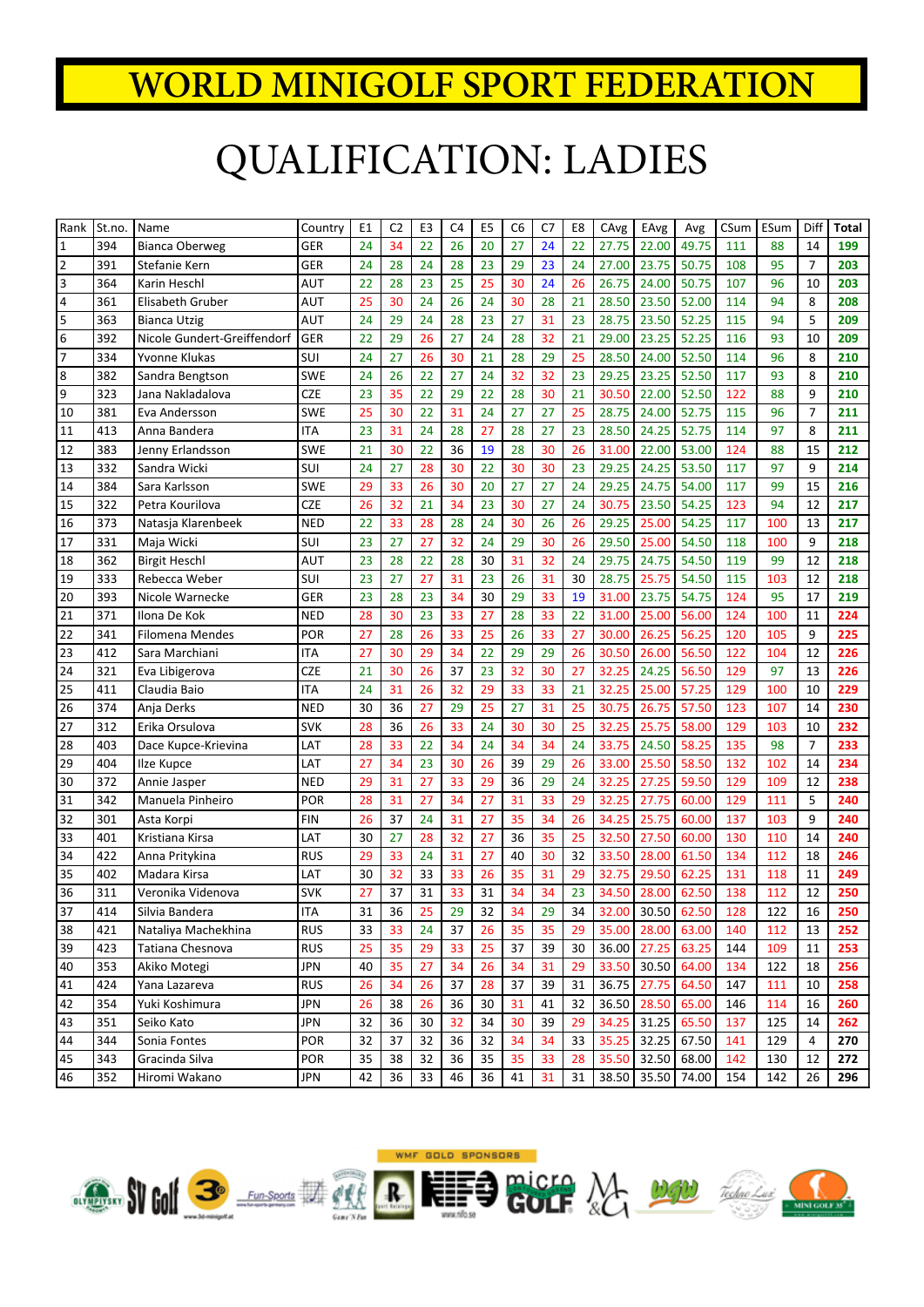### QUALIFICATION: MEN

| Rank         | St.no. | Name                  | Country    | C <sub>1</sub> | E <sub>2</sub> | C <sub>3</sub> | E4 | C <sub>5</sub> | E <sub>6</sub> | E7 | C <sub>8</sub> | CAvg  | EAvg              | Avg         | CSum | ESum | Diff           | Total |
|--------------|--------|-----------------------|------------|----------------|----------------|----------------|----|----------------|----------------|----|----------------|-------|-------------------|-------------|------|------|----------------|-------|
| $\mathbf{1}$ | 235    | Marco Henning         | GER        | 29             | 21             | 28             | 23 | 21             | 21             | 20 | 24             | 25.50 | 21.25             | 46.75       | 130  | 106  | 11             | 187   |
| $\mathbf 2$  | 217    | Filiph Svensson       | SWE        | 27             | 21             | 23             | 24 | 27             | 20             | 19 | 28             | 26.25 | 21.00             | 47.25       | 128  | 106  | 10             | 189   |
| 3            | 216    | Carl-Johan Ryner      | <b>SWE</b> | 26             | 19             | 27             | 22 | 29             | 19             | 22 | 27             | 27.25 | 20.50             | 47.75       | 136  | 105  | 6              | 191   |
| 4            | 182    | Günther Inmann        | AUT        | 27             | 21             | 26             | 23 | 28             | 22             | 22 | 23             | 26.00 | 22.00             | 48.00       | 132  | 113  | 7              | 192   |
| 5            | 233    | Alexander Geist       | GER        | 27             | 22             | 31             | 20 | 25             | 21             | 21 | 25             | 27.00 | 21.00             | 48.00       | 137  | 105  | 8              | 192   |
| 6            | 234    | Achim Braungart-Zink  | GER        | 26             | 25             | 26             | 25 | 23             | 20             | 22 | 25             | 25.00 | 23.00             | 48.00       | 128  | 116  | 8              | 192   |
| 7            | 236    | Dennis Kapke          | GER        | 30             | 23             | 27             | 21 | 27             | 22             | 19 | 23             | 26.75 | 21.25             | 48.00       | 132  | 108  | 11             | 192   |
| 8            | 232    | Walter Erlbruch       | GER        | 23             | 20             | 31             | 23 | 26             | 19             | 24 | 27             | 26.75 | 21.50             | 48.25       | 134  | 107  | 13             | 193   |
| 9            | 215    | Ulf Kristiansson      | <b>SWE</b> | 26             | 21             | 27             | 22 | 25             | 23             | 22 | 28             | 26.50 | 22.00             | 48.50       | 132  | 111  | 5              | 194   |
| 10           | 231    | Harald Erlbruch       | GER        | 29             | 19             | 29             | 22 | 27             | 19             | 23 | 26             | 27.75 | 20.75             | 48.50       | 138  | 102  | $\overline{7}$ | 194   |
| 11           | 211    | Lars Brown            | SWE        | 24             | 23             | 26             | 21 | 26             | 23             | 21 | 30             | 26.50 | 22.00             | 48.50       | 135  | 107  | 8              | 194   |
| 12           | 147    | <b>Reto Sommer</b>    | SUI        | 24             | 23             | 24             | 21 | 30             | 25             | 21 | 26             | 26.00 | 22.50             | 48.50       | 131  | 119  | 10             | 194   |
| 13           | 212    | Jonas Gustafsson      | SWE        | 27             | 22             | 28             | 22 | 27             | 20             | 22 | 27             | 27.25 | 21.50             | 48.75       | 136  | 108  | 3              | 195   |
| 14           | 181    | Christian Gobetz      | <b>AUT</b> | 27             | 20             | 25             | 21 | 31             | 24             | 21 | 26             | 27.25 | 21.50             | 48.75       | 136  | 107  | 10             | 195   |
| 15           | 132    | Marian Strasko        | <b>CZE</b> | 30             | 20             | 26             | 22 | 30             | 22             | 19 | 27             | 28.25 | 20.75             | 49.00       | 143  | 104  | $\overline{7}$ | 196   |
| 16           | 214    | Gustav Björnberg      | SWE        | 24             | 25             | 26             | 23 | 27             | 20             | 22 | 29             | 26.50 | 22.50             | 49.00       | 134  | 109  | 10             | 196   |
| 17           | 204    | Alex Jasper           | <b>NED</b> | 27             | 22             | 24             | 22 | 28             | 24             | 22 | 28             | 26.75 | 22.50             | 49.25       | 107  | 90   | 6              | 197   |
| 18           | 135    | Karel Molnar          | <b>CZE</b> | 28             | 23             | 31             | 22 | 27             | 22             | 20 | 24             | 27.50 | 21.75             | 49.25       | 110  | 87   | 10             | 197   |
| 19           | 184    | Manfred Lindmayr      | AUT        | 28             | 22             | 27             | 25 | 28             | 23             | 21 | 25             | 27.00 | 22.75             | 49.75       | 108  | 91   | $\overline{7}$ | 199   |
| 20           | 206    | Erik Tiekstra         | <b>NED</b> | 31             | 24             | 28             | 18 | 28             | 20             | 22 | 29             | 29.00 | 21.00             | 50.00       | 116  | 84   | 9              | 200   |
| 21           | 104    | Tommi Lantta          | <b>FIN</b> | 27             | 21             | 29             | 24 | 25             | 23             | 26 | 26             | 26.75 | 23.50             | 50.25       | 107  | 94   | 9              | 201   |
| 22           | 241    | Christian Pinton      | ITA        | 31             | 26             | 23             | 20 | 30             | 21             | 23 | 27             | 27.75 | 22.50             | 50.25       | 111  | 90   | 14             | 201   |
| 23           | 221    | <b>Vincent Huus</b>   | <b>DEN</b> | 26             | 22             | 30             | 22 | 29             | 21             | 23 | 29             | 28.50 | 22.00             | 50.50       | 114  | 88   | 6              | 202   |
| 24           | 144    | Michel Rhyn           | SUI        | 28             | 21             | 31             | 21 | 27             | 23             | 24 | 27             | 28.25 | 22.25             | 50.50       | 113  | 89   | $\overline{7}$ | 202   |
| 25           | 187    | Heinz Weber           | AUT        | 28             | 25             | 26             | 24 | 30             | 20             | 22 | 27             | 27.75 | 22.75             | 50.50       | 111  | 91   | 9              | 202   |
| 26           | 143    | <b>Michel Pfister</b> | SUI        | 25             | 22             | 29             | 22 | 27             | 21             | 25 | 31             | 28.00 | 22.50             | 50.50       | 112  | 90   | 10             | 202   |
| 27           | 237    | Marcel Noack          | <b>GER</b> | 29             | 22             | 27             | 25 | 28             | 24             | 21 | 27             | 27.75 | 23.00             | 50.75       | 111  | 92   | 6              | 203   |
| 28           | 163    | Anders Gudmundstuen   | <b>NOR</b> | 29             | 23             | 27             | 26 | 27             | 21             | 22 | 28             | 27.75 | 23.00             | 50.75       | 111  | 92   | $\overline{7}$ | 203   |
| 29           | 145    | Mike Mann             | SUI        | 25             | 26             | 30             | 25 | 24             | 23             | 22 | 28             | 26.75 | 24.00             | 50.75       | 107  | 96   | 10             | 203   |
| 30           | 142    | Omar Maggi            | SUI        | 29             | 22             | 29             | 21 | 31             | 23             | 21 | 28             | 29.25 | 21.75             | 51.00       | 117  | 87   | 5              | 204   |
| 31           | 146    | Vitus Spescha         | SUI        | 26             | 25             | 28             | 25 | 29             | 23             | 24 | 24             | 26.75 | 24.25             | 51.00       | 107  | 97   | $\overline{7}$ | 204   |
| 32           | 245    | Paolo Porta           | <b>ITA</b> | 30             | 25             | 26             | 23 | 30             | 24             | 22 | 24             | 27.50 | 23.50             | 51.00       | 110  | 94   | 9              | 204   |
| 33           | 205    | Ruud Slappendel       | <b>NED</b> | 27             | 23             | 30             | 24 | 28             | 22             | 24 | 27             | 28.00 | 23.25             | 51.25       | 112  | 93   | 5              | 205   |
| 34           | 223    | Kåre Thomsen          | DEN        | 29             | 23             | 30             | 24 | 27             | 22             | 22 | 29             | 28.75 | 22.75             | 51.50       | 115  | 91   | 5              | 206   |
| 35           | 121    | Radovan Struhar       | <b>SVK</b> | 27             | 22             | 31             | 24 | 29             | 22             | 24 | 27             | 28.50 | 23.00             | 51.50       | 114  | 92   | 6              | 206   |
| 36           | 225    | Mads Nørregaard       | <b>DEN</b> | 30             | 24             | 29             | 24 | 28             | 25             | 20 | 26             |       | 28.25 23.25 51.50 |             | 113  | 93   | 9              | 206   |
| 37           | 243    | Stefano Piccini       | <b>ITA</b> | 30             | 23             | 25             | 25 | 28             | 20             | 24 | 31             |       | 28.50 23.00 51.50 |             | 114  | 92   | 11             | 206   |
| 38           | 103    | Kosti Salonen         | <b>FIN</b> | 27             | 26             | 27             | 24 | 29             | 23             | 24 | 28             |       | 27.75 24.25 52.00 |             | 111  | 97   | 5              | 208   |
| 39           | 222    | Jannick Skov          | <b>DEN</b> | 28             | 23             | 32             | 27 | 28             | 23             | 21 | 27             | 28.75 |                   | 23.50 52.25 | 115  | 94   | 11             | 209   |
| 40           | 183    | Rupert Westenthaler   | AUT        | 24             | 24             | 30             | 24 | 29             | 21             | 28 | 29             | 28.00 | 24.25             | 52.25       | 112  | 97   | 13             | 209   |
| 41           | 213    | Daniel Källström      | SWE        | 28             | 21             | 32             | 23 | 31             | 28             | 20 | 26             | 29.25 | 23.00             | 52.25       | 117  | 92   | 14             | 209   |
| 42           | 134    | Stanislav Stanek      | <b>CZE</b> | 30             | 22             | 31             | 22 | 30             | 25             | 20 | 30             | 30.25 | 22.25             | 52.50       | 121  | 89   | 6              | 210   |
| 42           | 186    | Herbert Ziegler       | AUT        | 30             | 24             | 31             | 23 | 30             | 22             | 23 | 27             | 29.50 | 23.00             | 52.50       | 118  | 92   | 6              | 210   |
| 44           | 136    | <b>Michal Slapak</b>  | <b>CZE</b> | 30             | 27             | 28             | 23 | 27             | 22             | 25 | 28             | 28.25 | 24.25             | 52.50       | 113  | 97   | 8              | 210   |
| 45           | 244    | <b>Boris Arzuffi</b>  | <b>ITA</b> | 29             | 24             | 32             | 21 | 25             | 24             | 27 | 28             | 28.50 | 24.00             | 52.50       | 114  | 96   | 13             | 210   |
| 46           | 161    | Lars Kvael            | <b>NOR</b> | 31             | 24             | 29             | 23 | 31             | 19             | 27 | 26             |       | 29.25 23.25       | 52.50       | 117  | 93   | 13             | 210   |













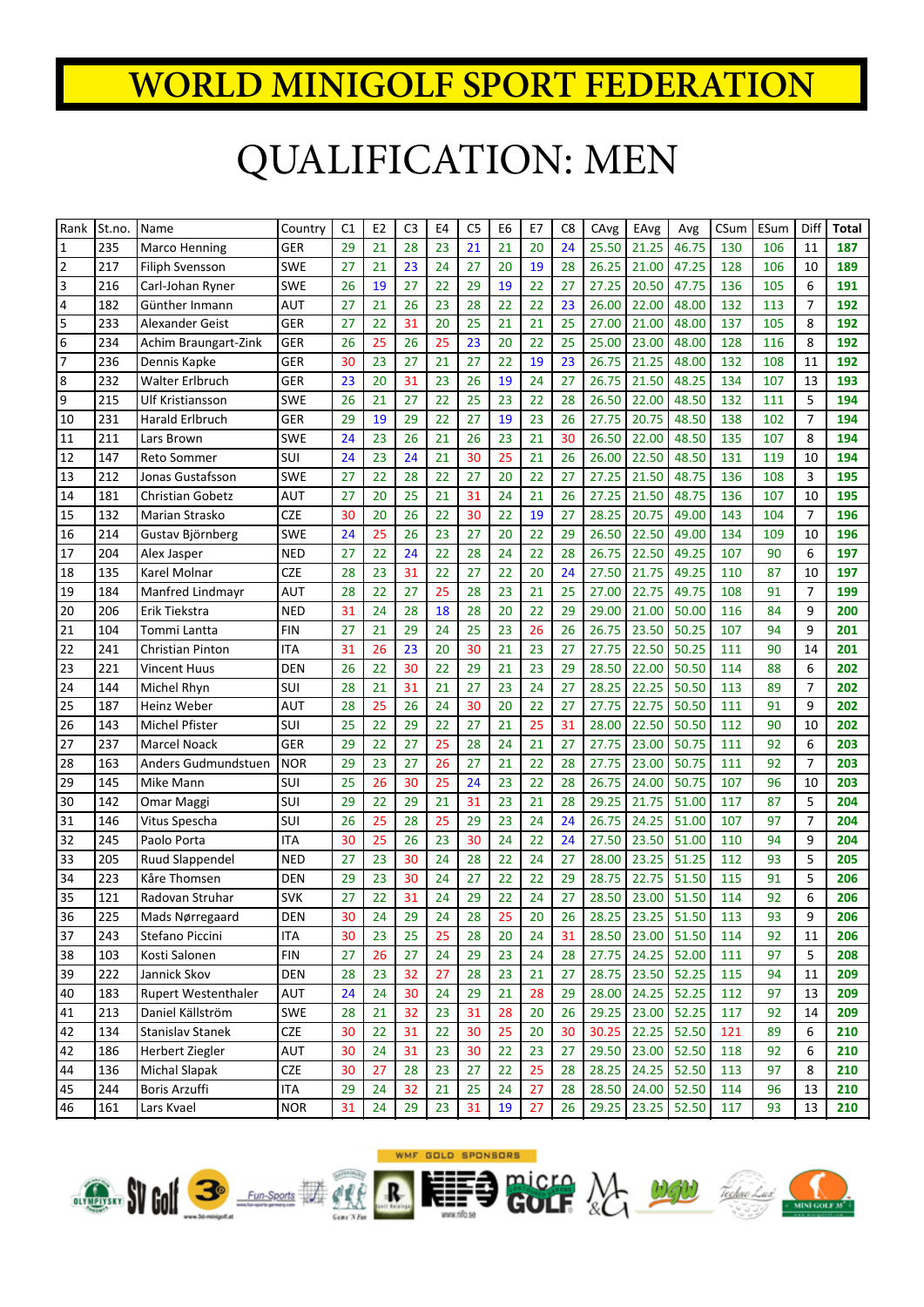| Rank | St.no. | Name                  | Country    | C1 | E <sub>2</sub> | C <sub>3</sub> | E4 | C <sub>5</sub> | E6 | E7 | C <sub>8</sub> | CAvg  | EAvg        | Avg   | CSum | ESum | Diff           | Total |
|------|--------|-----------------------|------------|----|----------------|----------------|----|----------------|----|----|----------------|-------|-------------|-------|------|------|----------------|-------|
| 47   | 127    | Peter Bubeliny        | <b>SVK</b> | 28 | 24             | 28             | 25 | 30             | 23 | 24 | 29             | 28.75 | 24.00       | 52.75 | 115  | 96   | 4              | 211   |
| 48   | 106    | Aki Sillman           | <b>FIN</b> | 30 | 23             | 33             | 22 | 29             | 24 | 23 | 29             | 30.25 | 23.00       | 53.25 | 121  | 92   | 6              | 213   |
| 49   | 107    | Matias Peltola        | <b>FIN</b> | 31 | 21             | 29             | 26 | 33             | 21 | 23 | 29             | 30.50 | 22.75       | 53.25 | 122  | 91   | 9              | 213   |
| 50   | 153    | <b>Abilio Meneses</b> | POR        | 29 | 22             | 31             | 22 | 27             | 23 | 28 | 31             | 29.50 | 23.75       | 53.25 | 118  | 95   | 10             | 213   |
| 51   | 202    | Rene Bos              | <b>NED</b> | 36 | 23             | 27             | 22 | 31             | 21 | 22 | 31             | 31.25 | 22.00       | 53.25 | 125  | 88   | 11             | 213   |
| 52   | 227    | Johnny Andersen       | <b>DEN</b> | 32 | 21             | 28             | 22 | 29             | 29 | 23 | 29             | 29.50 | 23.75       | 53.25 | 118  | 95   | 12             | 213   |
| 53   | 124    | Michal Istvan         | <b>SVK</b> | 31 | 25             | 29             | 22 | 30             | 23 | 23 | 31             | 30.25 | 23.25       | 53.50 | 121  | 93   | 5              | 214   |
| 54   | 111    | Philippe Lheritier    | FRA        | 30 | 22             | 30             | 22 | 32             | 23 | 21 | 34             | 31.50 | 22.00       | 53.50 | 126  | 88   | 6              | 214   |
| 55   | 185    | Andreas Lackner       | AUT        | 26 | 23             | 33             | 23 | 32             | 23 | 25 | 29             | 30.00 | 23.50       | 53.50 | 120  | 94   | 9              | 214   |
| 56   | 166    | <b>Trym Scharff</b>   | <b>NOR</b> | 30 | 23             | 29             | 24 | 32             | 23 | 22 | 32             | 30.75 | 23.00       | 53.75 | 123  | 92   | 5              | 215   |
| 57   | 131    | Martin Jecny          | <b>CZE</b> | 30 | 26             | 31             | 22 | 30             | 22 | 27 | 27             | 29.50 | 24.25       | 53.75 | 118  | 97   | 9              | 215   |
| 57   | 224    | Allan Schwab          | DEN        | 31 | 24             | 27             | 25 | 26             | 24 | 28 | 30             | 28.50 | 25.25       | 53.75 | 114  | 101  | 9              | 215   |
| 57   | 113    | <b>Remy Vallin</b>    | <b>FRA</b> | 31 | 22             | 31             | 28 | 28             | 23 | 24 | 28             | 29.50 | 24.25       | 53.75 | 118  | 97   | 9              | 215   |
| 60   | 141    | Marco Nicolussi       | SUI        | 28 | 26             | 28             | 21 | 28             | 32 | 24 | 28             | 28.00 | 25.75       | 53.75 | 112  | 103  | 11             | 215   |
| 61   | 152    | Paulo Gomes           | POR        | 36 | 26             | 28             | 21 | 32             | 23 | 23 | 26             | 30.50 | 23.25       | 53.75 | 122  | 93   | 15             | 215   |
| 62   | 151    | Andre Silva           | <b>POR</b> | 30 | 23             | 31             | 25 | 29             | 23 | 26 | 29             | 29.75 | 24.25       | 54.00 | 119  | 97   | 5              | 216   |
| 63   | 102    | Kimmo Lehtiö          | <b>FIN</b> | 26 | 24             | 30             | 25 | 30             | 25 | 24 | 32             | 29.50 | 24.50       | 54.00 | 118  | 98   | $\overline{7}$ | 216   |
| 64   | 105    | <b>Tom Ahlberg</b>    | <b>FIN</b> | 28 | 22             | 34             | 24 | 32             | 24 | 25 | 28             | 30.50 | 23.75       | 54.25 | 122  | 95   | 9              | 217   |
| 65   | 207    | <b>Martin Mulder</b>  | <b>NED</b> | 29 | 23             | 29             | 25 | 32             | 25 | 23 | 32             | 30.50 | 24.00       | 54.50 | 122  | 96   | 5              | 218   |
| 66   | 247    | Roberto Garbui        | <b>ITA</b> | 31 | 27             | 29             | 26 | 27             | 25 | 25 | 28             | 28.75 | 25.75       | 54.50 | 115  | 103  | 6              | 218   |
| 67   | 252    | Sergey Kovylyaev      | <b>RUS</b> | 28 | 27             | 27             | 26 | 30             | 28 | 23 | 29             | 28.50 | 26.00       | 54.50 | 114  | 104  | 8              | 218   |
| 68   | 246    | Andrea Origgi         | <b>ITA</b> | 28 | 27             | 28             | 22 | 33             | 21 | 26 | 33             | 30.50 | 24.00       | 54.50 | 122  | 96   | 11             | 218   |
| 69   | 242    | Lorenzo Ciompi        | ITA        | 29 | 25             | 34             | 25 | 28             | 23 | 24 | 31             | 30.50 | 24.25       | 54.75 | 122  | 97   | 8              | 219   |
| 70   | 226    | Lars Nørregaard       | <b>DEN</b> | 29 | 25             | 30             | 24 | 29             | 30 | 25 | 27             | 28.75 | 26.00       | 54.75 | 115  | 104  | 9              | 219   |
| 71   | 154    | <b>Andre Campos</b>   | <b>POR</b> | 31 | 26             | 27             | 26 | 33             | 22 | 24 | 30             | 30.25 | 24.50       | 54.75 | 121  | 98   | 10             | 219   |
| 72   | 133    | Michael Urbanek       | <b>CZE</b> | 29 | 25             | 30             | 25 | 32             | 25 | 24 | 30             | 30.25 | 24.75       | 55.00 | 121  | 99   | 4              | 220   |
| 73   | 122    | Miroslav Cibik        | <b>SVK</b> | 30 | 27             | 29             | 26 | 30             | 23 | 25 | 31             | 30.00 | 25.25       | 55.25 | 120  | 101  | 6              | 221   |
| 74   | 251    | Sergey Fokin          | <b>RUS</b> | 31 | 23             | 32             | 27 | 31             | 25 | 24 | 28             | 30.50 | 24.75       | 55.25 | 122  | 99   | 8              | 221   |
| 75   | 201    | Steven Steiger        | <b>NED</b> | 33 | 26             | 31             | 26 | 30             | 22 | 24 | 30             | 31.00 | 24.50       | 55.50 | 124  | 98   | $\overline{7}$ | 222   |
| 76   | 203    | Zeno Folkertsma       | <b>NED</b> | 33 | 25             | 30             | 26 | 32             | 23 | 25 | 29             | 31.00 | 24.75       | 55.75 | 124  | 99   | $\overline{7}$ | 223   |
| 77   | 164    | Roar Stenseth         | <b>NOR</b> | 30 | 23             | 33             | 28 | 30             | 21 | 27 | 31             | 31.00 | 24.75       | 55.75 | 124  | 99   | 10             | 223   |
| 78   | 155    | Nuno Cunha            | <b>POR</b> | 31 | 28             | 33             | 22 | 33             | 25 | 24 | 28             | 31.25 | 24.75       | 56.00 | 125  | 99   | 11             | 224   |
| 79   | 191    | Michael Smith         | GBR        | 27 | 25             | 30             | 28 | 29             | 27 | 27 | 33             | 29.75 | 26.75       | 56.50 | 119  | 107  | 9              | 226   |
| 80   | 257    | Viktor Kozlov         | <b>RUS</b> | 32 | 26             | 31             | 23 | 33             | 26 | 26 | 30             | 31.50 | 25.25       | 56.75 | 126  | 101  | 6              | 227   |
| 81   | 254    | Dmitry Pritykin       | <b>RUS</b> | 30 | 27             | 33             | 24 | 33             | 23 | 28 | 31             | 31.75 | 25.50       | 57.25 | 127  | 102  | 8              | 229   |
| 82   | 123    | Jakub Kalnik          | SVK        | 33 | 26             | 31             | 28 | 29             | 25 | 23 | 34             | 31.75 | 25.50 57.25 |       | 127  | 102  | 10             | 229   |
| 83   | 101    | Markku Sillman        | <b>FIN</b> | 30 | 25             | 27             | 27 | 31             | 28 | 24 | 37             | 31.25 | 26.00       | 57.25 | 125  | 104  | 14             | 229   |
| 84   | 114    | Guillaune Cravedi     | <b>FRA</b> | 30 | 25             | 30             | 26 | 29             | 27 | 30 | 33             | 30.50 | 27.00 57.50 |       | 122  | 108  | 9              | 230   |
| 85   | 167    | Nils Kristian Hagen   | <b>NOR</b> | 31 | 26             | 34             | 24 | 30             | 28 | 27 | 31             | 31.50 | 26.25 57.75 |       | 126  | 105  | 8              | 231   |
| 86   | 125    | Lubomir Zontag        | <b>SVK</b> | 30 | 27             | 28             | 25 | 31             | 27 | 26 | 37             | 31.50 | 26.25       | 57.75 | 126  | 105  | 11             | 231   |
| 87   | 116    | Damien Bourcier       | <b>FRA</b> | 32 | 29             | 30             | 23 | 35             | 23 | 30 | 31             | 32.00 | 26.25       | 58.25 | 128  | 105  | 12             | 233   |
| 88   | 192    | Marc Chapman          | GBR        | 32 | 29             | 35             | 26 | 33             | 25 | 24 | 30             | 32.50 | 26.00       | 58.50 | 130  | 104  | 10             | 234   |
| 89   | 162    | Kjell Nyhus           | <b>NOR</b> | 32 | 25             | 36             | 31 | 31             | 21 | 23 | 35             | 33.50 | 25.00       | 58.50 | 134  | 100  | 15             | 234   |
| 90   | 194    | <b>Chris Harding</b>  | <b>GBR</b> | 31 | 27             | 28             | 28 | 34             | 26 | 30 | 32             | 31.25 | 27.75       | 59.00 | 125  | 111  | 10             | 236   |
| 91   | 173    | Fuminori Itoh         | <b>JPN</b> | 30 | 25             | 31             | 28 | 32             | 32 | 26 | 33             | 31.50 | 27.75       | 59.25 | 126  | 111  | 10             | 237   |
| 92   | 256    | Sergey Chernitsyn     | <b>RUS</b> | 31 | 31             | 34             | 28 | 31             | 23 | 31 | 28             | 31.00 | 28.25       | 59.25 | 124  | 113  | 14             | 237   |
| 93   | 112    | Alexandre Pelletier   | <b>FRA</b> | 30 | 31             | 32             | 27 | 32             | 26 | 27 | 34             | 32.00 | 27.75       | 59.75 | 128  | 111  | 9              | 239   |
| 94   | 157    | Artur Lopes           | POR        | 29 | 27             | 33             | 29 | 38             | 27 | 27 | 31             | 32.75 | 27.50       | 60.25 | 131  | 110  | 11             | 241   |
| 95   | 156    | Joao Fontes           | POR        | 37 | 28             | 28             | 28 | 34             | 29 | 25 | 34             | 33.25 | 27.50       | 60.75 | 133  | 110  | 13             | 243   |
| 96   | 193    | Sean Homer            | GBR        | 37 | 29             | 35             | 25 | 29             | 25 | 31 | 32             | 33.25 | 27.50       | 60.75 | 133  | 110  | 14             | 243   |













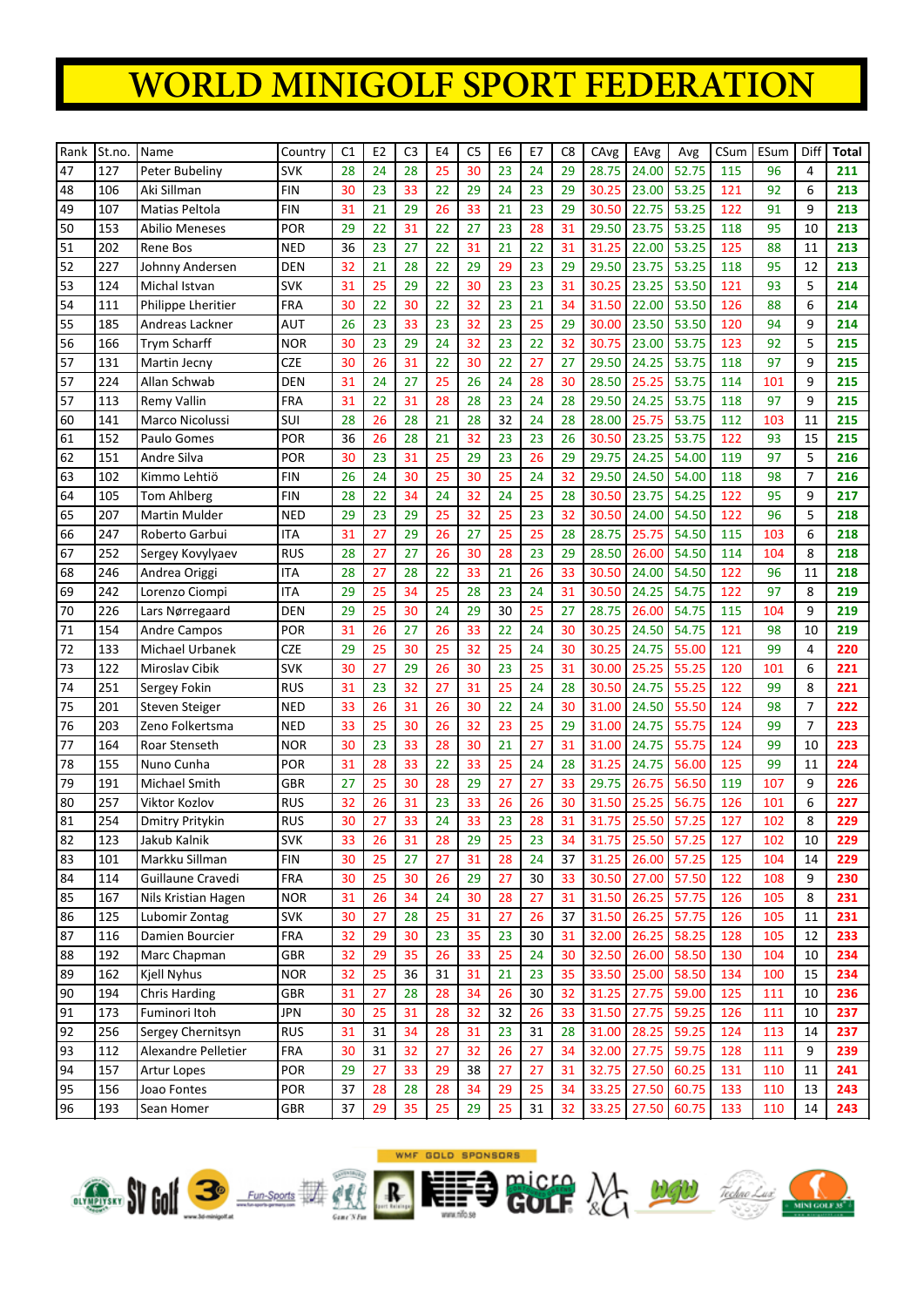| Rank | St.no. | l Name               | Country    | C <sub>1</sub> | E <sub>2</sub> | C <sub>3</sub> | E <sub>4</sub> | C <sub>5</sub> | E6 | E7 | C <sub>8</sub> | CAvg  | EAvg  | Avg   | CSum | ESum | Diff | <b>Total</b> |
|------|--------|----------------------|------------|----------------|----------------|----------------|----------------|----------------|----|----|----------------|-------|-------|-------|------|------|------|--------------|
| 97   | 126    | Rene Simansky        | <b>SVK</b> | 38             | 26             | 34             | 24             | 35             | 26 | 24 | 37             | 36.00 | 25.00 | 61.00 | 144  | 100  | 6    | 244          |
| 98   | 253    | Vasily Chmut         | <b>RUS</b> | 35             | 20             | 33             | 30             | 36             | 31 | 28 | 31             | 33.75 | 27.25 | 61.00 | 135  | 109  | 16   | 244          |
| 99   | 115    | Axel Tedeschi        | <b>FRA</b> | 33             | 27             | 31             | 28             | 32             | 30 | 27 | 37             | 33.25 | 28.00 | 61.25 | 133  | 112  | 9    | 245          |
| 100  | 196    | <b>Brad Shepherd</b> | <b>GBR</b> | 42             | 30             | 36             | 26             | 36             | 27 | 27 | 32             | 36.50 | 27.50 | 64.00 | 146  | 110  | 14   | 256          |
| 101  | 197    | Tony Kelly           | <b>GBR</b> | 32             | 29             | 31             | 37             | 36             | 28 | 31 | 32             | 32.75 | 31.25 | 64.00 | 131  | 125  | 14   | 256          |
| 102  | 165    | Frank Magnussen      | <b>NOR</b> | 33             | 26             | 37             | 28             | 39             | 36 | 30 | 34             | 35.75 | 30.00 | 65.75 | 143  | 120  | 16   | 263          |
| 103  | 172    | Kazuya Sato          | <b>JPN</b> | 37             | 34             | 30             | 27             | 38             | 27 | 33 | 40             | 36.25 | 30.25 | 66.50 | 145  | 121  | 17   | 266          |
| 104  | 255    | Stanislav Krylov     | <b>RUS</b> | 36             | 27             | 34             | 30             | 36             | 35 | 28 | 41             | 36.75 | 30.00 | 66.75 | 147  | 120  | 15   | 267          |
| 105  | 195    | John McIver          | <b>GBR</b> | 37             | 34             | 34             | 28             | 35             | 32 | 29 | 44             | 37.50 | 30.75 | 68.25 | 150  | 123  | 16   | 273          |
| 106  | 171    | Takayuki Kanai       | <b>JPN</b> | 53             | 40             | 39             | 40             | 37             | 34 | 34 | 39             | 42.00 | 37.00 | 79.00 | 168  | 148  | 22   | 316          |

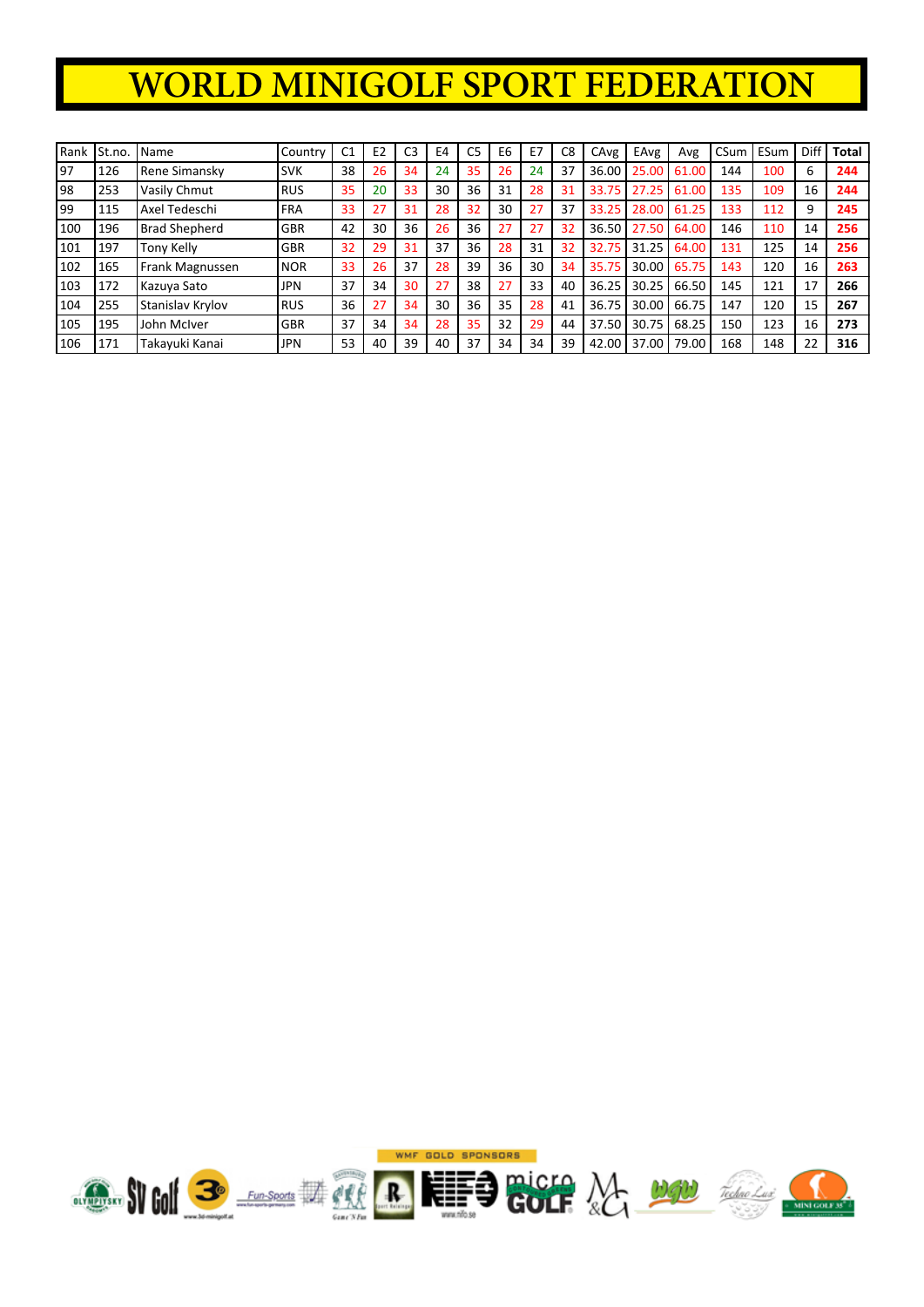### STROKEPLAY: LADIES

| Rank | St.no. | l Name                      | Country    | E <sub>1</sub> | C <sub>2</sub> | E3 | C <sub>4</sub> | E <sub>5</sub> | C <sub>6</sub> | C7 | E8 | E <sub>9</sub> | C10 | CAvg  | EAvg  | Avg   | CSum   ESum |     | <b>Diff</b> | <b>Total</b> |
|------|--------|-----------------------------|------------|----------------|----------------|----|----------------|----------------|----------------|----|----|----------------|-----|-------|-------|-------|-------------|-----|-------------|--------------|
|      | 391    | Stefanie Kern               | <b>GER</b> | 24             | 28             | 24 | 28             | 23             | 29             | 23 | 24 | 20             | 28  | 27.20 | 23.00 | 50.20 | 136         | 115 | 10          | 251          |
| 2    | 394    | Bianca Oberweg              | <b>GER</b> | 24             | 34             | 22 | 26             | 20             | 27             | 24 | 22 | 25             | 27  | 27.60 | 22.60 | 50.20 | 138         | 113 | 15          | 251          |
| 3    | 364    | Karin Heschl                | AUT        | 22             | 28             | 23 | 25             | 25             | 30             | 24 | 26 | 23             | 29  | 27.20 | 23.80 | 51.00 | 136         | 119 | 10          | 255          |
| 14   | 363    | Bianca Utzig                | <b>AUT</b> | 24             | 29             | 24 | 28             | 23             | 27             | 31 | 23 | 21             | 28  | 28.60 | 23.00 | 51.60 | 143         | 115 |             | 258          |
| 5    | 361    | Elisabeth Gruber            | <b>AUT</b> | 25             | 30             | 24 | 26             | 24             | 30             | 28 | 21 | 22             | 29  | 28.60 | 23.20 | 51.80 | 143         | 116 | 8           | 259          |
| 6    | 334    | Yvonne Klukas               | SUI        | 24             | 77             | 26 | 30             |                | 28             | 29 | 25 | 26             | 25  | 27.80 | 24.40 | 52.20 | 139         | 122 | 10          | 261          |
|      | 382    | Sandra Bengtson             | <b>SWE</b> | 24             | 26             | 22 | 27             | 24             | 32             | 32 | 23 | 26             | 28  | 29.00 | 23.80 | 52.80 | 145         | 119 | 10          | 264          |
| 18   | 392    | Nicole Gundert-Greiffendorf | l GER      | 22             | 29             | 26 | 27             | 24             | 28             | 32 | 21 | 28             | 30  | 29.20 | 24.20 | 53.40 | 146         | 121 | 12          | 267          |
| 9    | 323    | Jana Nakladalova            | <b>CZE</b> | 23             | 35             | 22 | 29             | 22             | 28             | 30 | 21 | 27             | 31  | 30.60 | 23.00 | 53.60 | 153         | 115 |             | 268          |

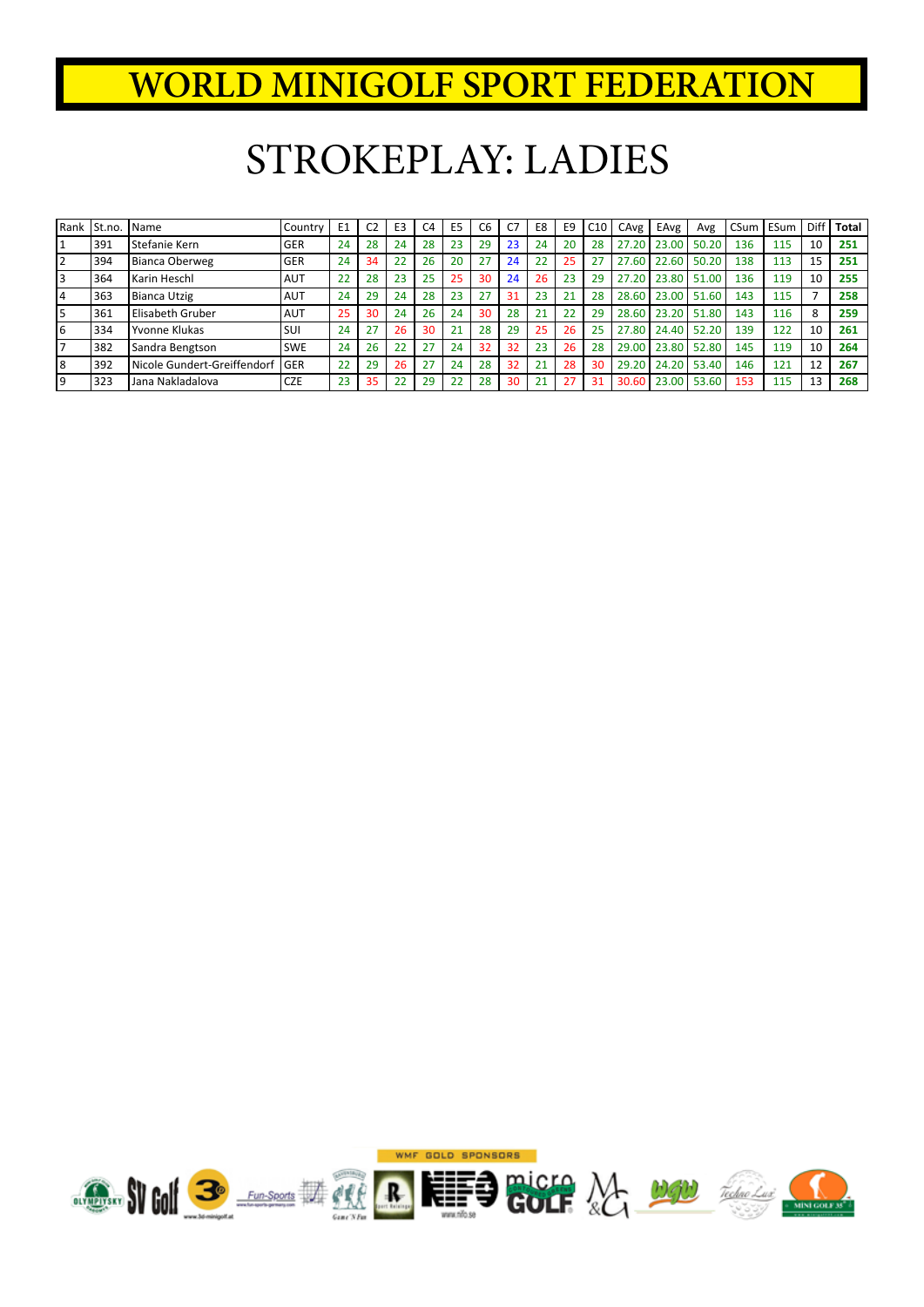### STROKEPLAY: MEN

| Rank           | St.no. | Name                    | Country    | C <sub>1</sub> | E <sub>2</sub> | C3 | E4 | C <sub>5</sub> | E6 | E7 | C <sub>8</sub> | E <sub>9</sub> | C10 | CAvg  | EAvg  | Avg   | CSum | ESum | Diff           | <b>Total</b> |
|----------------|--------|-------------------------|------------|----------------|----------------|----|----|----------------|----|----|----------------|----------------|-----|-------|-------|-------|------|------|----------------|--------------|
| $\overline{1}$ | 217    | Filiph Svensson         | <b>SWE</b> | 27             | 21             | 23 | 24 | 27             | 20 | 19 | 28             | 22             | 23  | 25.60 | 21.20 | 46.80 | 128  | 106  | 10             | 234          |
| $\overline{2}$ | 235    | Marco Henning           | <b>GER</b> | 29             | 21             | 28 | 23 | 21             | 21 | 20 | 24             | 21             | 28  | 26.00 | 21.20 | 47.20 | 130  | 106  | 11             | 236          |
| 3              | 236    | Dennis Kapke            | <b>GER</b> | 30             | 23             | 27 | 21 | 27             | 22 | 19 | 23             | 23             | 25  | 26.40 | 21.60 | 48.00 | 132  | 108  | 11             | 240          |
| $\overline{4}$ | 231    | Harald Erlbruch         | <b>GER</b> | 29             | 19             | 29 | 22 | 27             | 19 | 23 | 26             | 19             | 27  | 27.60 | 20.40 | 48.00 | 138  | 102  | $\overline{7}$ | 240          |
| 5              | 216    | Carl-Johan Ryner        | <b>SWE</b> | 26             | 19             | 27 | 22 | 29             | 19 | 22 | 27             | 23             | 27  | 27.20 | 21.00 | 48.20 | 136  | 105  |                | 241          |
| 6              | 232    | Walter Erlbruch         | <b>GER</b> | 23             | 20             | 31 | 23 | 26             | 19 | 24 | 27             | 21             | 27  | 26.80 | 21.40 | 48.20 | 134  | 107  | 13             | 241          |
| $\overline{7}$ | 233    | Alexander Geist         | <b>GER</b> | 27             | 22             | 31 | 20 | 25             | 21 | 21 | 25             | 21             | 29  | 27.40 | 21.00 | 48.40 | 137  | 105  | 8              | 242          |
| 8              | 211    | Lars Brown              | <b>SWE</b> | 24             | 23             | 26 | 21 | 26             | 23 | 21 | 30             | 19             | 29  | 27.00 | 21.40 | 48.40 | 135  | 107  | 10             | 242          |
| 9              | 215    | Ulf Kristiansson        | <b>SWE</b> | 26             | 21             | 27 | 22 | 25             | 23 | 22 | 28             | 23             | 26  | 26.40 | 22.20 | 48.60 | 132  | 111  | 5.             | 243          |
| 10             | 181    | <b>Christian Gobetz</b> | <b>AUT</b> | 27             | 20             | 25 | 21 | 31             | 24 | 21 | 26             | 21             | 27  | 27.20 | 21.40 | 48.60 | 136  | 107  | 10             | 243          |
| 11             | 214    | Gustav Björnberg        | <b>SWE</b> | 24             | 25             | 26 | 23 | 27             | 20 | 22 | 29             | 19             | 28  | 26.80 | 21.80 | 48.60 | 134  | 109  | 11             | 243          |
| 12             | 212    | Jonas Gustafsson        | <b>SWE</b> | 27             | 22             | 28 | 22 | 27             | 20 | 22 | 27             | 22             | 27  | 27.20 | 21.60 | 48.80 | 136  | 108  | 3              | 244          |
| 13             | 234    | Achim Braungart-Zink    | <b>GER</b> | 26             | 25             | 26 | 25 | 23             | 20 | 22 | 25             | 24             | 28  | 25.60 | 23.20 | 48.80 | 128  | 116  | 10             | 244          |
| 14             | 182    | Günther Inmann          | <b>AUT</b> | 27             | 21             | 26 | 23 | 28             | 22 | 22 | 23             | 25             | 28  | 26.40 | 22.60 | 49.00 | 132  | 113  | 9              | 245          |
| 15             | 132    | Marian Strasko          | <b>CZE</b> | 30             | 20             | 26 | 22 | 30             | 22 | 19 | 27             | 21             | 30  | 28.60 | 20.80 | 49.40 | 143  | 104  | 7              | 247          |
| 16             | 147    | Reto Sommer             | SUI        | 24             | 23             | 24 | 21 | 30             | 25 | 21 | 26             | 29             | 27  | 26.20 | 23.80 | 50.00 | 131  | 119  | 14             | 250          |

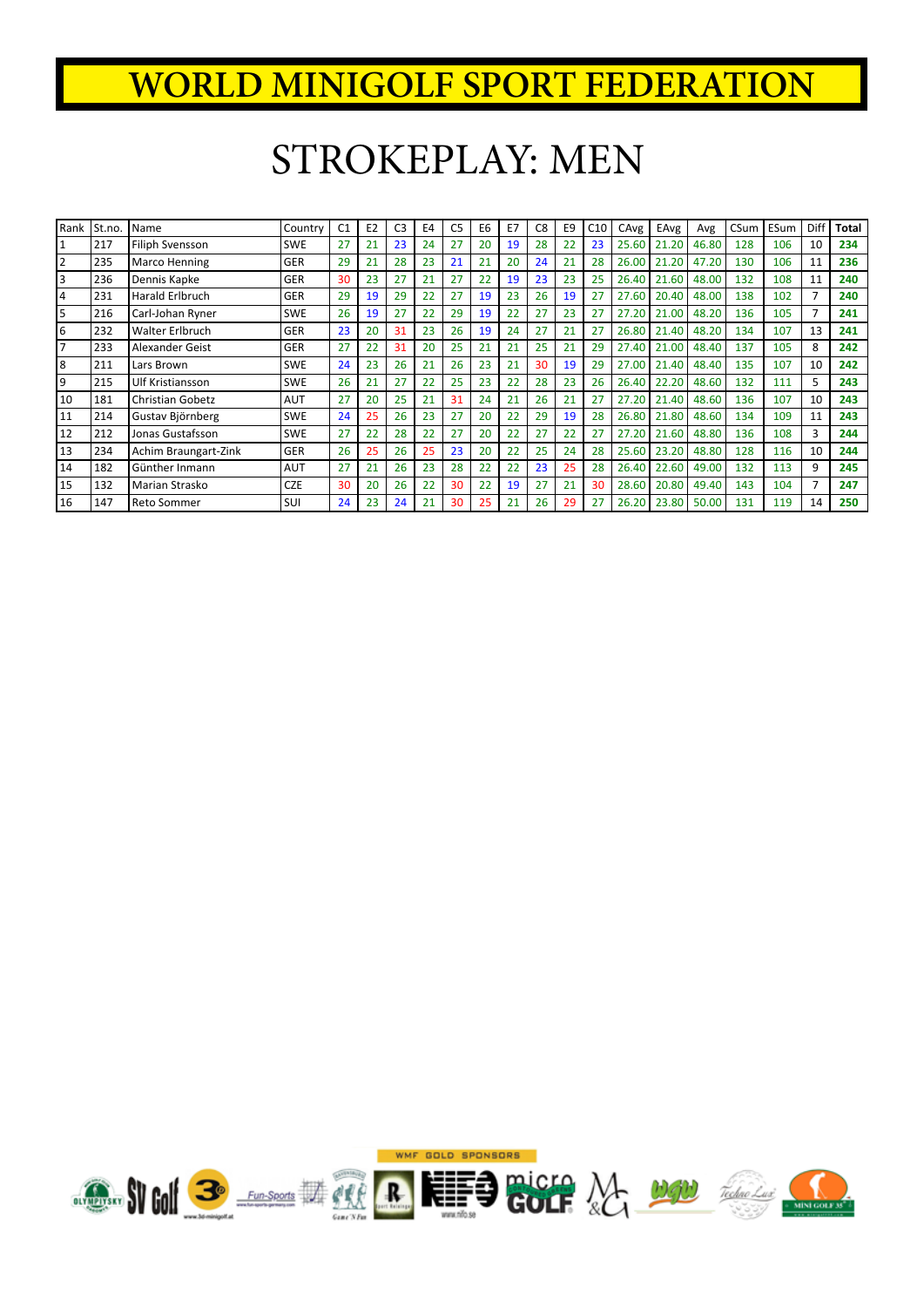## MATCHPLAY: LADIES

| 8-part final                       | R1             | Quarter final                   | R2             | Semi final | R <sub>3</sub> | Final            | R <sub>4</sub> | Winner                |
|------------------------------------|----------------|---------------------------------|----------------|------------|----------------|------------------|----------------|-----------------------|
| 1. Bianca Oberweg                  | $\overline{7}$ |                                 | 5              |            |                |                  |                |                       |
| 16. Natasja Klarenbeek             | $\mathbf{1}$   | <b>Bianca Oberweg</b>           |                | Bianca     | $\overline{4}$ |                  |                |                       |
| 8. Sandra Bengtson                 | 5              |                                 | 3              | Oberweg    |                |                  |                |                       |
| 9. Jana Nakladalova                | $\overline{4}$ | Sandra Bengtson                 |                |            |                | Bianca           |                |                       |
| 5. Bianca Utzig                    | $\overline{4}$ | <b>Bianca Utzig</b>             | $\overline{2}$ |            |                | Oberweg          | $\overline{4}$ |                       |
| 12. Jenny Erlandsson               | $\overline{3}$ |                                 |                | Sandra     |                |                  |                |                       |
| 4. Elisabeth Gruber                | 1              | Sandra Wicki                    | 5              | Wicki      | $\mathbf{0}$   |                  |                |                       |
| 13. Sandra Wicki                   | $\overline{4}$ |                                 |                |            |                |                  |                |                       |
| 3. Karin Heschl                    | 8              | Karin Heschl                    | 6              |            |                |                  |                | <b>Bianca Oberweg</b> |
| 14. Sara Karlsson                  | $\overline{2}$ |                                 |                | Karin      |                |                  |                |                       |
| 6. Nicole Gundert-<br>Greiffendorf | 6              | Nicole Gundert-<br>Greiffendorf | 3              | Heschl     | $\overline{4}$ |                  |                |                       |
| 11. Anna Bandera                   | $\overline{2}$ |                                 |                |            |                | Eva<br>Andersson | $\overline{4}$ |                       |
| 7. Yvonne Klukas                   | $\overline{3}$ | Eva Andersson                   | 5              |            |                |                  |                |                       |
| 10. Eva Andersson                  | $\overline{5}$ |                                 |                | Eva        | 6              |                  |                |                       |
| 2. Stefanie Kern                   | $\overline{7}$ | Stefanie Kern                   | 3              | Andersson  |                |                  |                |                       |
| 15. Petra Kourilova                | $\overline{3}$ |                                 |                |            |                |                  |                |                       |
|                                    |                |                                 |                |            |                | $3:rd - 4:th$    |                | 3:rd                  |
|                                    |                |                                 |                |            |                | Sandra<br>Wicki  | $\overline{4}$ |                       |
|                                    |                |                                 |                |            |                | Karin<br>Heschl  | 3              | Sandra Wicki          |

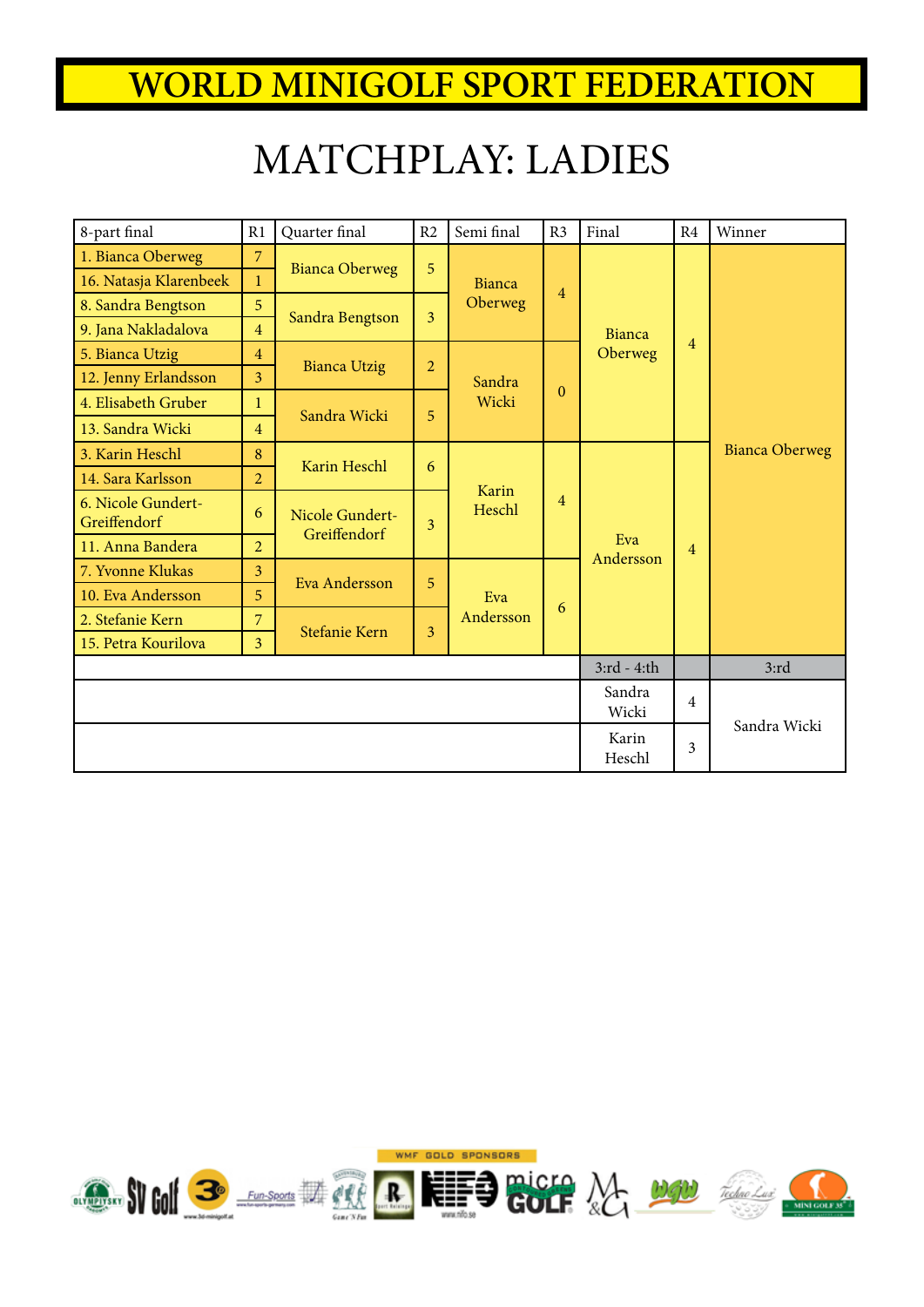# MATCHPLAY LIST: LADIES

| <b>RANK</b>    | <b>PLAYER</b>               |
|----------------|-----------------------------|
| $\mathbf{1}$   | Bianca Oberweg              |
| $\overline{2}$ | Eva Andersson               |
| $\overline{3}$ | Sandra Wicki                |
| 4              | Karin Heschl                |
| 5              | Stefanie Kern               |
| 6              | Bianca Utzig                |
| 7              | Nicole Gundert-Greiffendorf |
| 8              | Sandra Bengtson             |
| 9              | Elisabeth Gruber            |
| 10             | Yvonne Klukas               |
| 11             | Jana Nakladalova            |
| 12             | Anna Bandera                |
| 13             | Jenny Erlandsson            |
| 14             | Sara Karlsson               |
| 15             | Petra Kourilova             |
| 16             | Natasja Klarenbeek          |

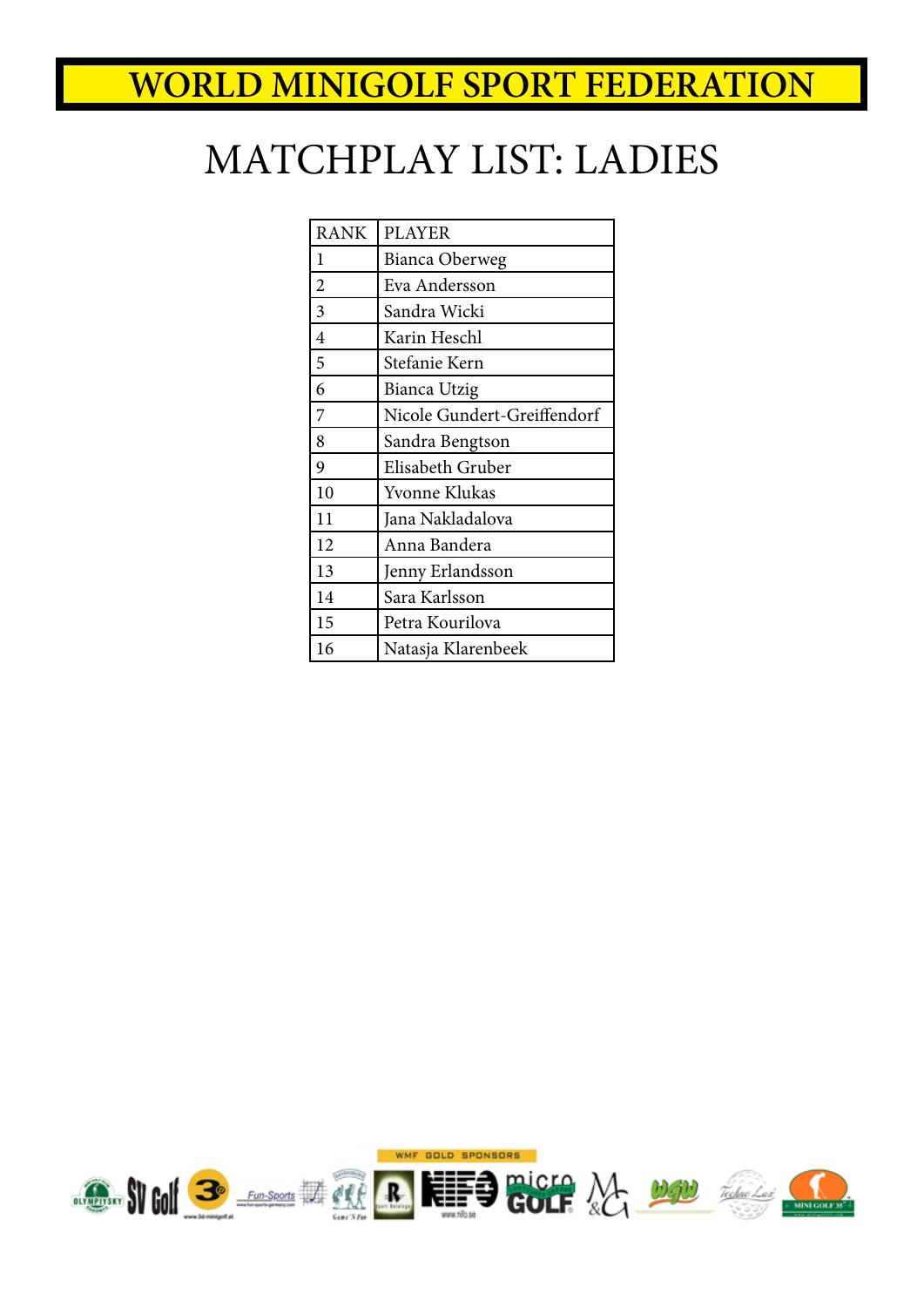# MATCHPLAY: MEN

| 16-part final           | R1             | 8-part final | R <sub>2</sub>   | Quarter final | R <sub>3</sub> | Semi final   | R4             | Final           | R <sub>5</sub>          | Winner   |
|-------------------------|----------------|--------------|------------------|---------------|----------------|--------------|----------------|-----------------|-------------------------|----------|
| 1. Marco Henning        | 2              | Paolo        | $6\phantom{.}6$  |               |                |              |                |                 |                         |          |
| 32. Paolo Porta         | 5              | Porta        |                  | Paolo         | $\overline{4}$ |              |                |                 |                         |          |
| 16. Gustav Björnberg    | $\overline{7}$ | Gustav       | 1                | Porta         |                |              |                |                 |                         |          |
| 17. Alex Jasper         | $\overline{2}$ | Björnberg    |                  |               |                | Walter       | 5              |                 |                         |          |
| 9. Ulf Kristiansson     | 6              | Ulf          | 1                |               |                | Erlbruch     |                |                 |                         |          |
| 24. Michel Rhyn         | $\overline{2}$ | Kristiansson |                  | Walter        | 5              |              |                |                 |                         |          |
| 8. Walter Erlbruch      | 6              | Walter       | 5                | Erlbruch      |                |              |                |                 |                         |          |
| 25. Heinz Weber         | 6              | Erlbruch     |                  |               |                |              |                | Walter          | $\overline{\mathbf{3}}$ |          |
| 5. Alexander Geist      | 5              | Alexander    | 6                |               |                |              |                | Erlbruch        |                         |          |
| 28. Anders Gudmundstuen | $\overline{3}$ | Geist        |                  | Alexander     | $\overline{2}$ |              |                |                 |                         |          |
| 12. Reto Sommer         | $\overline{7}$ | Reto         | $\overline{3}$   | Geist         |                |              |                |                 |                         |          |
| 21. Tommi Lantta        | $\overline{4}$ | Sommer       |                  |               |                | Jonas        | $\overline{2}$ |                 |                         |          |
| 13. Jonas Gustafsson    | 6              | Jonas        | $\boldsymbol{6}$ |               |                | Gustafsson   |                |                 |                         |          |
| 20. Erik Tiekstra       | $\overline{3}$ | Gustafsson   |                  | Jonas         | $\overline{c}$ |              |                |                 |                         |          |
| 4. Günther Inmann       | 3              | Mike         | $\overline{4}$   | Gustafsson    |                |              |                |                 |                         |          |
| 29. Mike Mann           | 6              | Mann         |                  |               |                |              |                |                 |                         | Walter   |
| 3. Carl-Johan Ryner     | $\mathbf{1}$   | Omar         | 5                |               |                |              |                |                 |                         | Erlbruch |
| 30. Omar Maggi          | 5              | Maggi        |                  | Omar          | $\overline{3}$ |              |                |                 |                         |          |
| 14. Christian Gobetz    | $\overline{2}$ | Manfred      | 3                | Maggi         |                |              |                |                 |                         |          |
| 19. Manfred Lindmayr    | $\overline{7}$ | Lindmayr     |                  |               |                | Marcel       | $\overline{3}$ |                 |                         |          |
| 11. Lars Brown          | $\overline{4}$ | Christian    | $\overline{2}$   |               |                | <b>Noack</b> |                |                 |                         |          |
| 22. Christian Pinton    | 6              | Pinton       |                  | Marcel        | 6              |              |                |                 |                         |          |
| 6. Achim Braungart-Zink | $\overline{2}$ | Marcel       | 6                | <b>Noack</b>  |                |              |                |                 |                         |          |
| 27. Marcel Noack        | $\overline{7}$ | <b>Noack</b> |                  |               |                |              |                | Harald          | 3                       |          |
| 7. Dennis Kapke         | 6              | Dennis       | $\overline{3}$   |               |                |              |                | Erlbruch        |                         |          |
| 26. Michel Pfister      | $\overline{2}$ | Kapke        |                  | Harald        | 5              |              |                |                 |                         |          |
| 10. Harald Erlbruch     | 5              | Harald       | 5                | Erlbruch      |                |              |                |                 |                         |          |
| 23. Vincent Huus        | $\overline{a}$ | Erlbruch     |                  |               |                | Harald       | 5              |                 |                         |          |
| 15. Marian Strasko      | 5              | Marian       | 7                |               |                | Erlbruch     |                |                 |                         |          |
| 18. Karel Molnar        | $\overline{3}$ | Strasko      |                  | Marian        | $\overline{a}$ |              |                |                 |                         |          |
| 2. Filiph Svensson      | $\overline{2}$ | <b>Vitus</b> | $\overline{a}$   | Strasko       |                |              |                |                 |                         |          |
| 31. Vitus Spescha       | $\overline{7}$ | Spescha      |                  |               |                |              |                |                 |                         |          |
|                         |                |              |                  |               |                |              |                | 3:rd - 4:th     |                         | 3:rd     |
|                         |                |              |                  |               |                |              |                | Jonas           | 3                       |          |
|                         |                |              |                  |               |                |              |                | Gustafsson      |                         | Marcel   |
|                         |                |              |                  |               |                |              |                | Marcel<br>Noack | 6                       | Noack    |
|                         |                |              |                  |               |                |              |                |                 |                         |          |









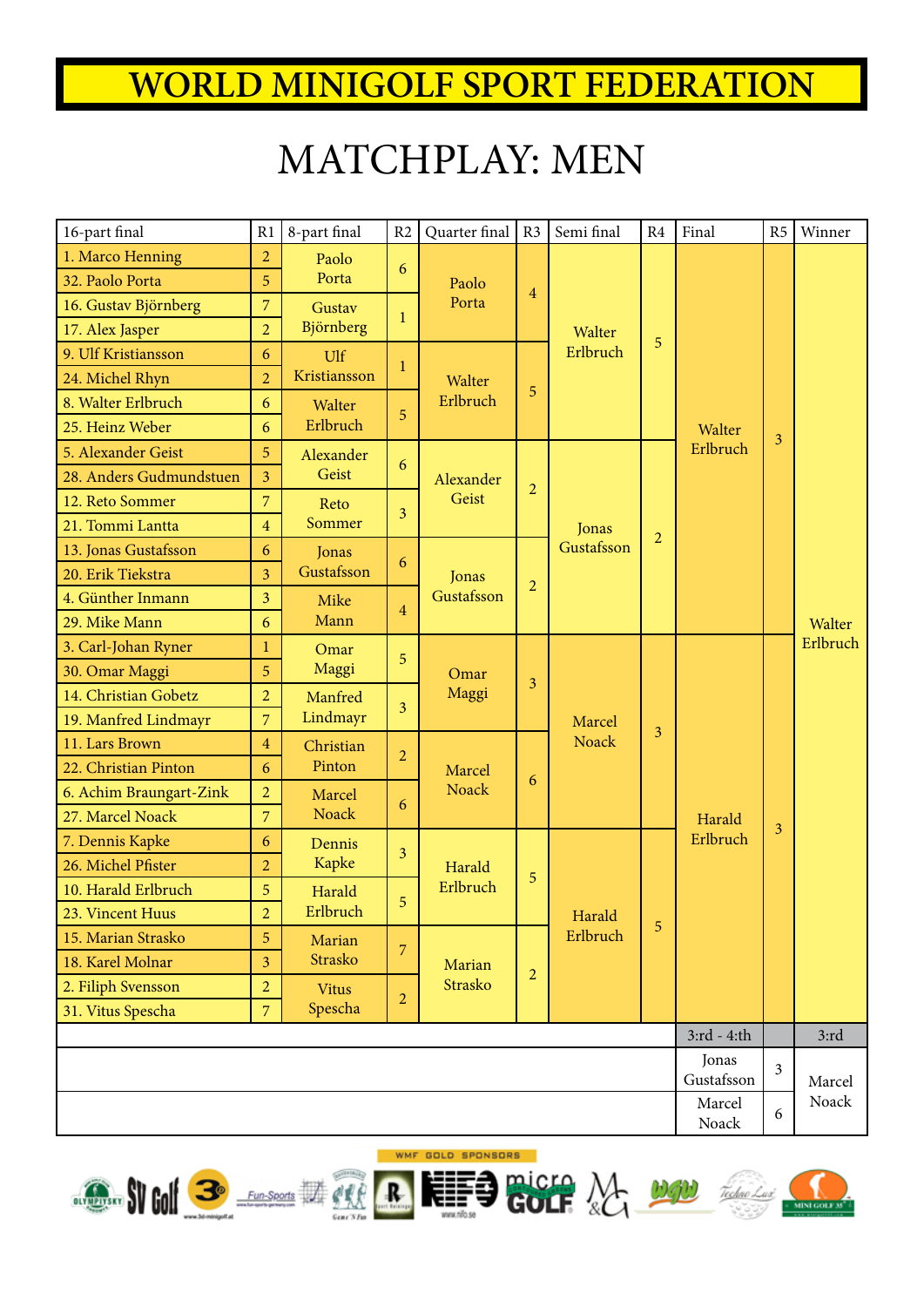# MATCHPLAY LIST: MEN

| <b>RANK</b>    | <b>PLAYER</b>           |
|----------------|-------------------------|
| $\mathbf{1}$   | Walter Erlbruch         |
| $\overline{c}$ | Harald Erlbruch         |
| $\frac{3}{4}$  | Marcel Noack            |
|                | Jonas Gustafsson        |
| $\overline{5}$ | Alexander Geist         |
| 6              | Marian Strasko          |
| $\overline{7}$ | Omar Maggi              |
| 8              | Paolo Porta             |
| 9              | Dennis Kapke            |
| 10             | <b>Ulf Kristiansson</b> |
| 11             | Reto Sommer             |
| 12             | Gustav Björnberg        |
| 13             | Manfred Lindmayr        |
| 14             | Christian Pinton        |
| 15             | Mike Mann               |
| 16             | Vitus Spescha           |
| 17             | Marco Henning           |
| 18             | Filiph Svensson         |
| 19             | Carl-Johan Ryner        |
| 20             | Günther Inmann          |
| 21             | Achim Braungart-Zink    |
| 22             | Lars Brown              |
| 23             | Christian Gobetz        |
| 24             | Alex Jasper             |
| 25             | Karel Molnar            |
| 26             | Erik Tiekstra           |
| 27             | Tommi Lantta            |
| 28             | <b>Vincent Huus</b>     |
| 29             | Michel Rhyn             |
| 30             | Heinz Weber             |
| 31             | Michel Pfister          |
| 32             | Anders Gudmundstuen     |
|                |                         |

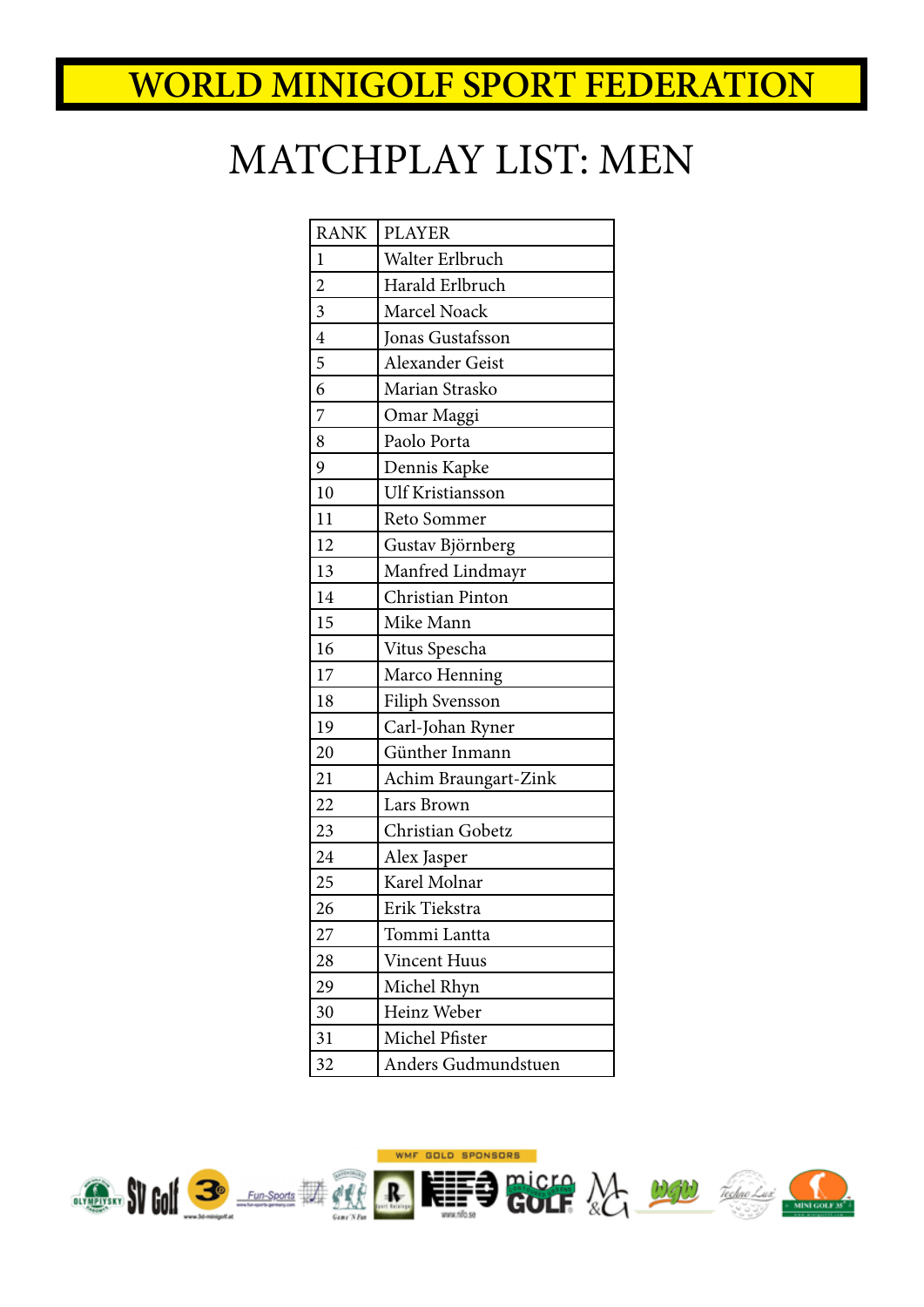## LANE STATISTICS

| <b>CONCRETE Round 1 - 10</b> |         |              |                |                         |                  |                  |                  |                  |      |
|------------------------------|---------|--------------|----------------|-------------------------|------------------|------------------|------------------|------------------|------|
| N <sub>o</sub>               | Name    | $\mathbf{1}$ | $\overline{2}$ | $\overline{3}$          | $\overline{4}$   | 5                | 6                | 7                | Avg  |
| $\mathbf{1}$                 | Lane 1  | 310          | 320            | $\overline{2}$          | $\mathbf{1}$     | $\boldsymbol{0}$ | $\boldsymbol{0}$ | $\boldsymbol{0}$ | 1,52 |
| $\overline{c}$               | Lane 2  | 230          | 331            | 61                      | 9                | $\overline{2}$   | $\mathbf{0}$     | $\overline{0}$   | 1,77 |
| $\overline{\mathbf{3}}$      | Lane 3  | 385          | 235            | 13                      | $\overline{0}$   | $\boldsymbol{0}$ | $\boldsymbol{0}$ | $\boldsymbol{0}$ | 1,41 |
| $\overline{4}$               | Lane 4  | 231          | 254            | 89                      | 38               | 13               | 6                | $\overline{2}$   | 2,01 |
| 5                            | Lane 5  | 242          | 348            | 37                      | $\overline{4}$   | $\overline{2}$   | $\mathbf{0}$     | $\overline{0}$   | 1,70 |
| 6                            | Lane 6  | 161          | 457            | 14                      | 1                | $\boldsymbol{0}$ | $\mathbf{0}$     | $\boldsymbol{0}$ | 1,77 |
| 7                            | Lane 7  | 74           | 498            | 55                      | 5                | $\mathbf{1}$     | $\boldsymbol{0}$ | $\boldsymbol{0}$ | 1,99 |
| 8                            | Lane 8  | 110          | 491            | 26                      | 5                | $\mathbf{1}$     | $\boldsymbol{0}$ | $\boldsymbol{0}$ | 1,89 |
| 9                            | Lane 9  | 336          | 250            | 35                      | 9                | 3                | $\mathbf{0}$     | $\boldsymbol{0}$ | 1,57 |
| 10                           | Lane 10 | 249          | 350            | 32                      | $\mathbf{1}$     | $\mathbf{1}$     | $\boldsymbol{0}$ | $\boldsymbol{0}$ | 1,67 |
| 11                           | Lane 11 | 327          | 304            | $\overline{2}$          | $\overline{0}$   | $\overline{0}$   | $\mathbf{0}$     | $\boldsymbol{0}$ | 1,49 |
| 12                           | Lane 12 | 235          | 390            | 7                       | $\boldsymbol{0}$ | $\mathbf{1}$     | $\mathbf{0}$     | $\boldsymbol{0}$ | 1,64 |
| 13                           | Lane 13 | 214          | 415            | $\overline{\mathbf{3}}$ | $\mathbf{1}$     | $\boldsymbol{0}$ | $\boldsymbol{0}$ | $\boldsymbol{0}$ | 1,67 |
| 14                           | Lane 14 | 249          | 379            | 5                       | $\boldsymbol{0}$ | $\boldsymbol{0}$ | $\boldsymbol{0}$ | $\boldsymbol{0}$ | 1,61 |
| 15                           | Lane 15 | 172          | 394            | 50                      | 13               | $\overline{2}$   | $\boldsymbol{0}$ | $\overline{2}$   | 1,87 |
| 16                           | Lane 16 | 241          | 317            | 56                      | 17               | 1                | $\mathbf{1}$     | $\boldsymbol{0}$ | 1,77 |
| 17                           | Lane 17 | 243          | 354            | 34                      | $\mathbf{1}$     | $\mathbf{1}$     | $\boldsymbol{0}$ | $\boldsymbol{0}$ | 1,68 |
| 18                           | Lane 18 | 529          | 74             | 20                      | 6                | $\overline{2}$   | $\boldsymbol{0}$ | $\overline{2}$   | 1,24 |